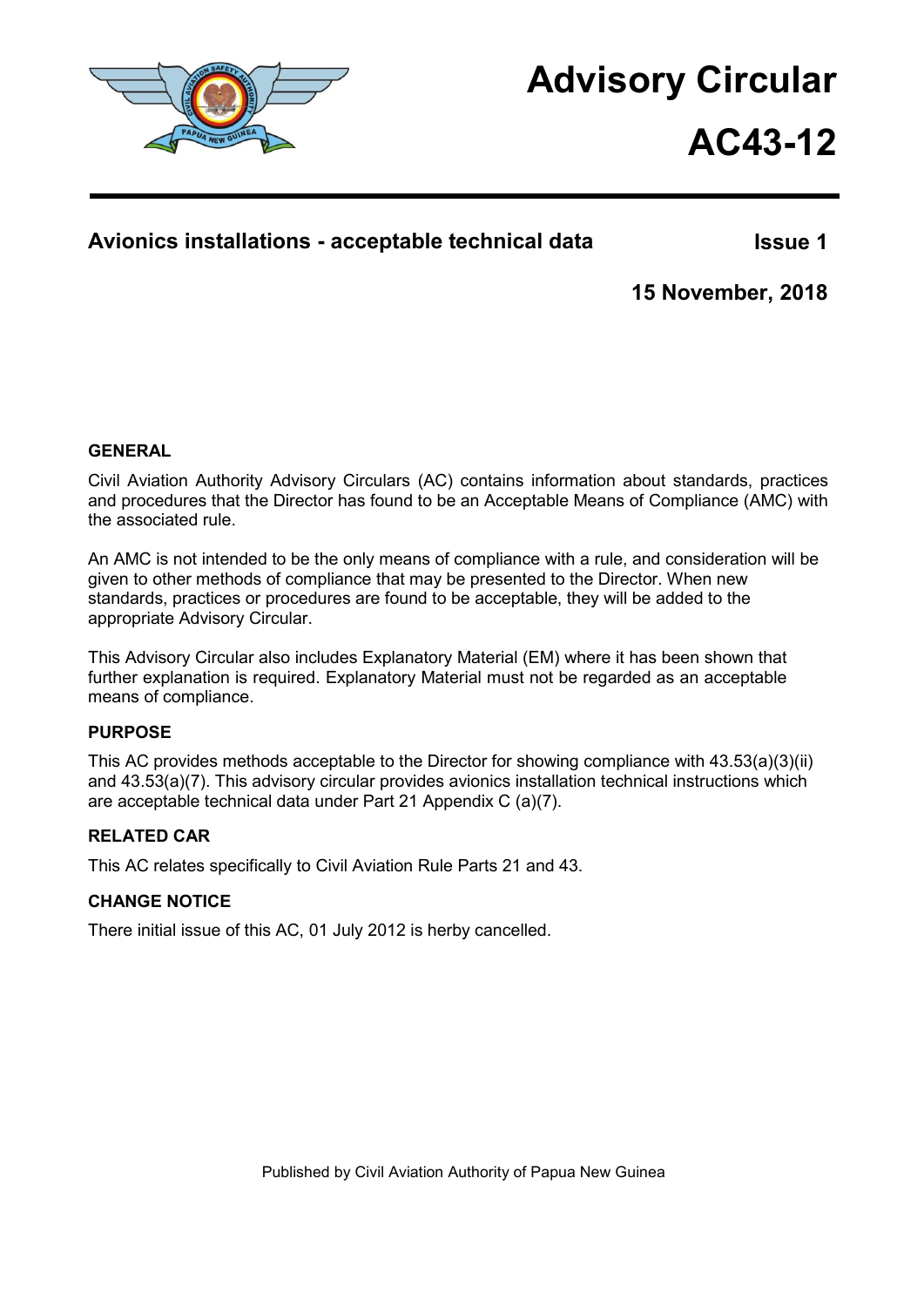| <b>Contents</b> |                                                                                          |  |
|-----------------|------------------------------------------------------------------------------------------|--|
| 1.              |                                                                                          |  |
| 2.              |                                                                                          |  |
| 3               |                                                                                          |  |
| 4.              |                                                                                          |  |
| 5.              |                                                                                          |  |
| 6.              |                                                                                          |  |
| 7 <sub>1</sub>  |                                                                                          |  |
| 7.1             |                                                                                          |  |
| 7.2             |                                                                                          |  |
| 8.              |                                                                                          |  |
| 9.              |                                                                                          |  |
| 10.             |                                                                                          |  |
|                 |                                                                                          |  |
| 11.             |                                                                                          |  |
|                 | 11.1                                                                                     |  |
|                 |                                                                                          |  |
|                 |                                                                                          |  |
|                 |                                                                                          |  |
|                 | Appendix 3 - Installation of ATC Mode 3/A Transponder with Mode C Altitude Reporting  15 |  |
|                 | Appendix 4 - Installation of En-route GPS Equipment Approved 'For VFR Use Only' 18       |  |
|                 |                                                                                          |  |
|                 |                                                                                          |  |
|                 | Appendix 7 - Installation of VHF Radio Navigation Receivers and Distance Measuring       |  |
|                 |                                                                                          |  |
|                 |                                                                                          |  |
|                 |                                                                                          |  |
|                 |                                                                                          |  |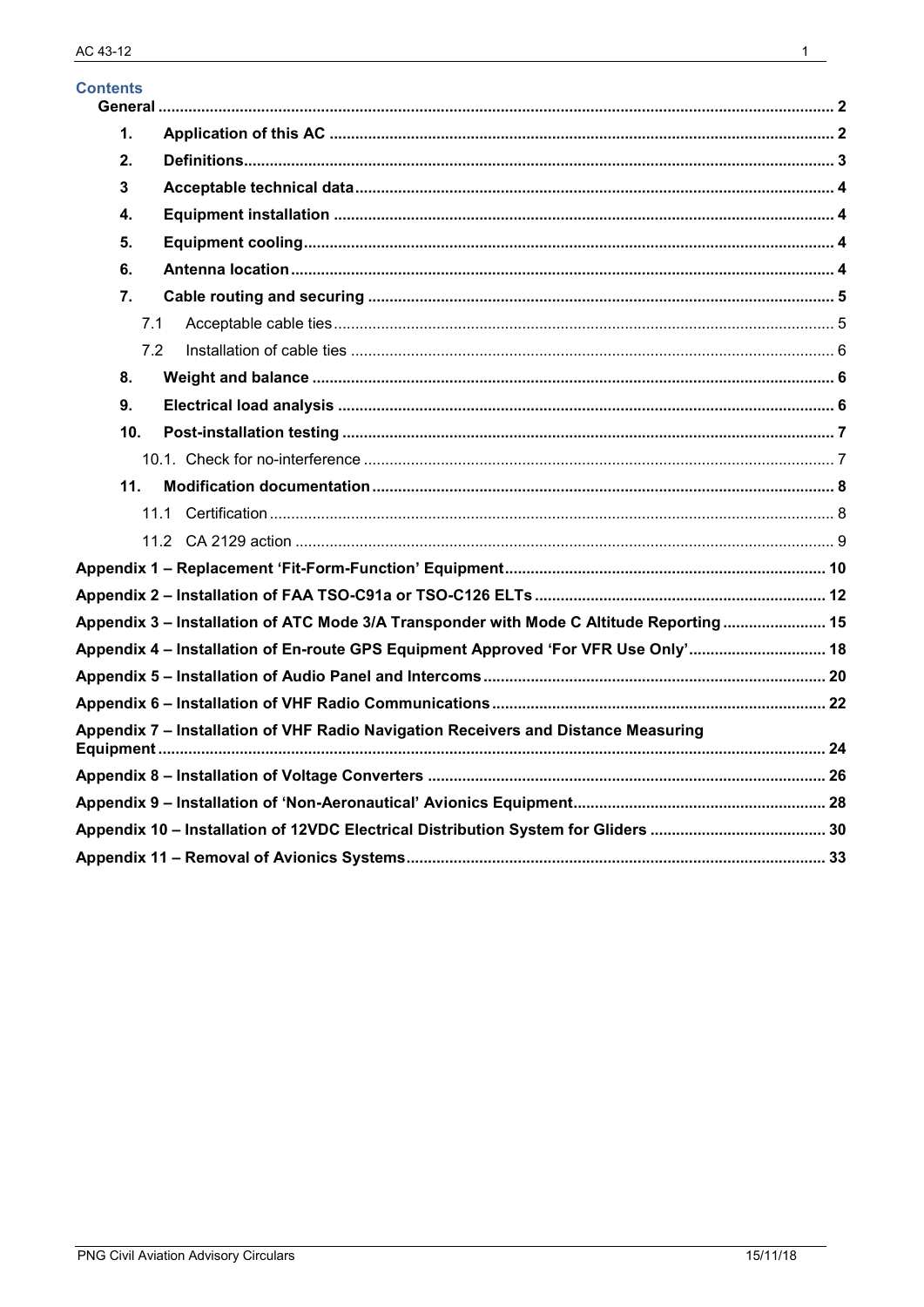# <span id="page-2-0"></span>**General**

All changes to aircraft installations should be carried out in accordance with approved or acceptable data. Acceptable data is listed in Part 21 Appendix C. Part 21 Appendix C(a)(7) specifically identifies data provided by the CASA in an advisory circular as acceptable technical data.

#### <span id="page-2-1"></span>**1. Application of this AC**

This advisory circular provides acceptable technical data for avionics modifications. The data is restricted to:

- (a) unpressurised aircraft of less than 5700kg MCTOW and less than 10 passenger seats; and
- (b) where the modification is not classified as a major modification.

This advisory circular is divided into two parts. The first part of the circular provides general background information applicable to most modifications. The second part of the circular consists of a series of appendices which provide modification technical instructions for various types of installations.

Part 21 Appendix C lists the types of technical data that are considered to be acceptable for modifications and repairs to products and their associated systems and components. Part 21 Appendix C(a)(7) states that data provided by the CASA in an advisory circular is acceptable technical data.

A major modification or repair is one that could potentially affect the safety of an aircraft or its occupants where, as a result of its embodiment, one or more of a series of incidents may occur. For avionics modifications these incidents are covered in the definition in this advisory circular.

Provided the modification is not considered major, this advisory circular provides acceptable technical data for avionics modifications covering the installation of the following equipment:

- replacement fit-form-function systems
- FAA TSO-C91a or TSO-C126 ELTs
- transponder/encoder
- VFR GPS
- audio and intercom
- VHF communication
- VHF radio navigation andDME
- voltage converters
- non-aeronautical avionicsequipment
- 12VDC electrical distribution system for gliders

Also included in Appendix 10 is acceptable technical data covering the removal of avionics equipment.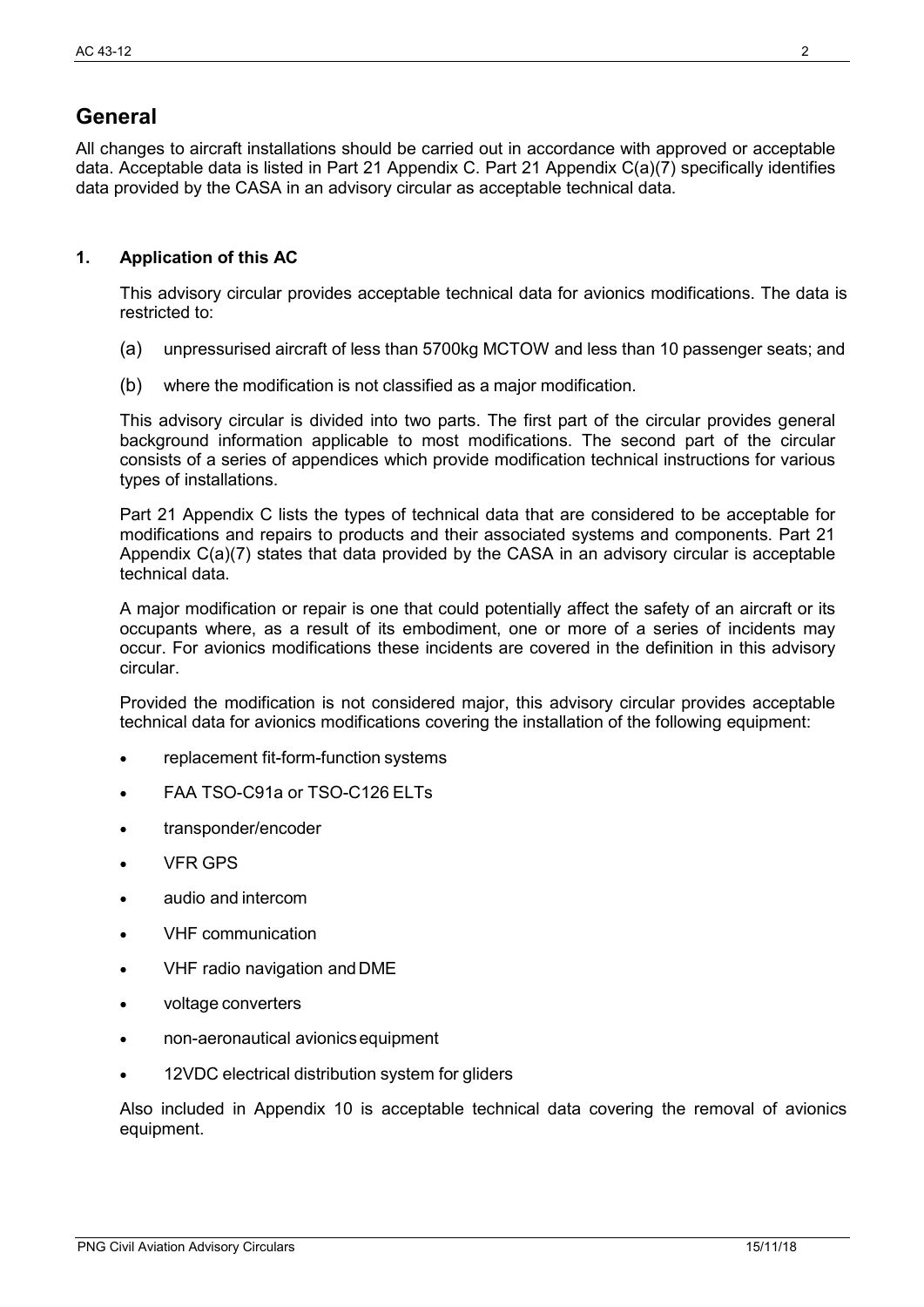#### <span id="page-3-0"></span>**2. Definitions**

**Fit-form-function**, in respect of avionics equipment, is equipment specified by a manufacturer to be a direct replacement for another item of equipment. The equipment must—

- utilise the same
	- o mounting provisions
	- o wiring
	- o connectors
- have an equivalent level of performance and certification
- In the case of communications and navigation equipment, be approved to the same level as defined in Part 91 AppendixA.9.

**Major modification**, in respect of an avionics installation means a modification to an avionics system, component, wiring, appliance or software if its embodiment could subsequently result in one or more of the following—

- structural collapse
- loss of control
- failure of motive power
- unintentional operation of, or inability to operate, any systems or equipment essential to the safety or operationalfunction of the aircraft
- incapacitating injury to any occupant
- unacceptable unserviceability or maintainability
- change the operating characteristics and limitations of the product
- change the ability of the product to meet the instrument and equipment standards required under an operational rule
- could (adversely) affect the operation of systems required under an operational rule for a particular operation

Examples of major avionics modifications could include the installation of —

- an autopilot
- a pressure bulkhead connector
- an antenna installed on a pressurised aircraft

**Non-aeronautical avionics equipment**, in respect of equipment installed in accordance with this advisory circular, is:

- electrical or electronic equipment which is not required by an airworthiness or rule requirement; and
- is suitable for installation and use in aircraft and
- is installed on a no-hazard, no-interference basis.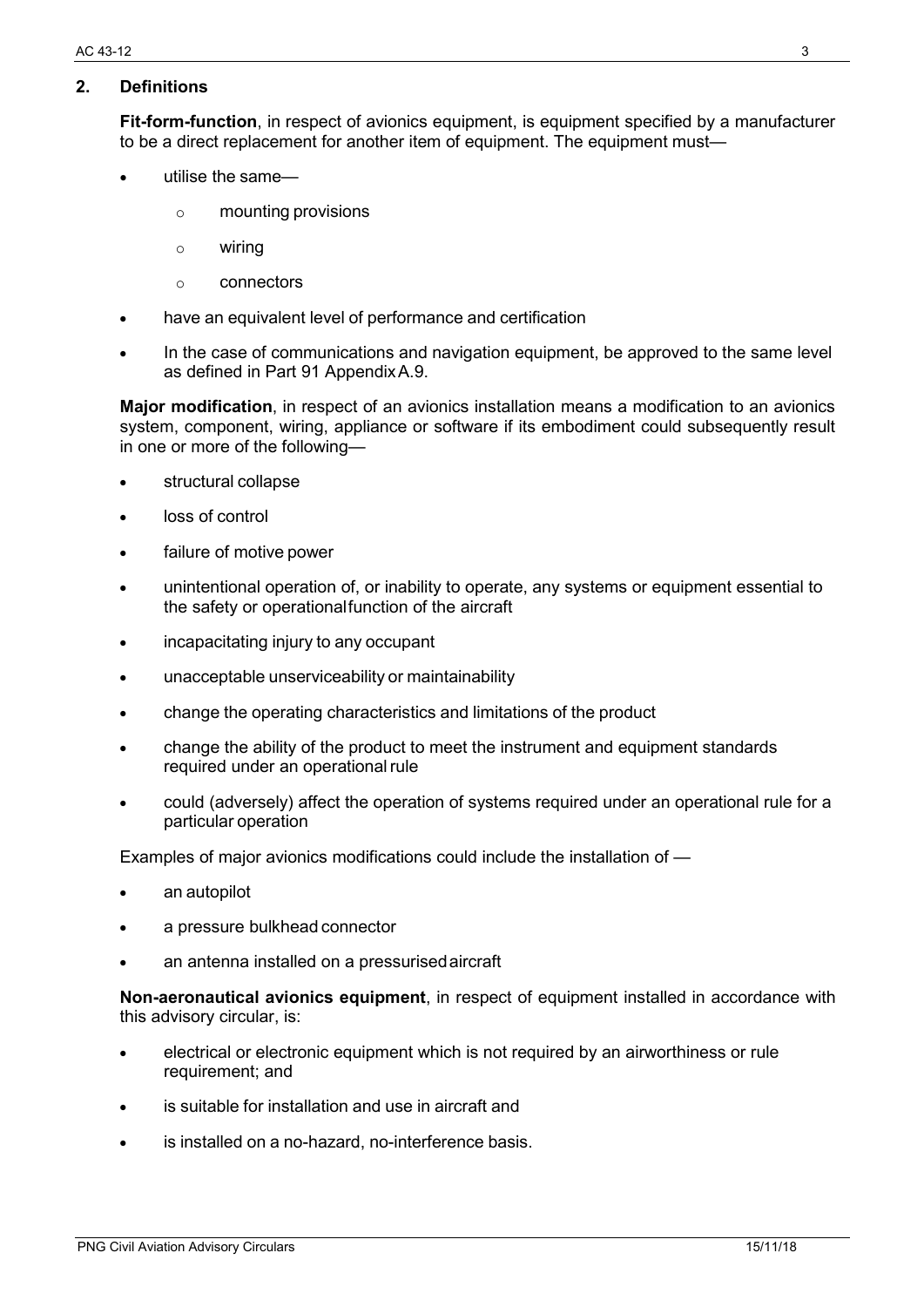**Stand-alone installation**, in respect of an avionics installation is one where the equipment being installed is not interfaced with any other avionics systems or component other than connection to an existing approved electrical power distribution system. A stand-alone installation includes all components associated with the function being installed e.g. for a VHF installation it could include the transceiver, controller, antenna, rack and wiring. A major modification or a modification involving a change to a component or appliance is not to be considered a stand-alone installation.

#### <span id="page-4-0"></span>**3 Acceptable technical data**

This advisory circular provides acceptable technical data at the appendices for various avionics installations which are not considered major modifications. The appendices should be used in conjunction with the equipment manufacturers' data including—

- installation manuals
- installation and checkout manuals
- operation and installationinstructions
- installation drawings

#### <span id="page-4-1"></span>**4. Equipment installation**

The equipment should be installed so that it will be adequately restrained throughout the flight envelope. Care should also be taken to ensure that the installation will not interfere with any controls. If necessary, restraints should be installed at the rear of avionics racks to provide additional support.

#### <span id="page-4-2"></span>**5. Equipment cooling**

The manufacturer's installation manual should be consulted with regards to any special cooling requirements for the equipment being installed. In particular the heating effect of installing a number of items of equipment in close proximity, eg a radio stack, should be considered.

#### <span id="page-4-3"></span>**6. Antenna location**

Where possible, antennae should be located at a CAP 457 or aircraft manufacturer-approved location. Where an approved location cannot be determined for the antenna being installed, the following guidelines should be followed:

- antennae should not be located within 0.9m of each other
- due to the sensitivity of the receiver, GPS antennas should not be located within 1.1m of a transmitter antenna

Where an antenna is not installed in an approved location, ground and flight tests should be carried out to determine the suitability of the selected location. These tests should include tests for ensure the satisfactory operation of the system being installed and a check for nointerference between other avionics systems.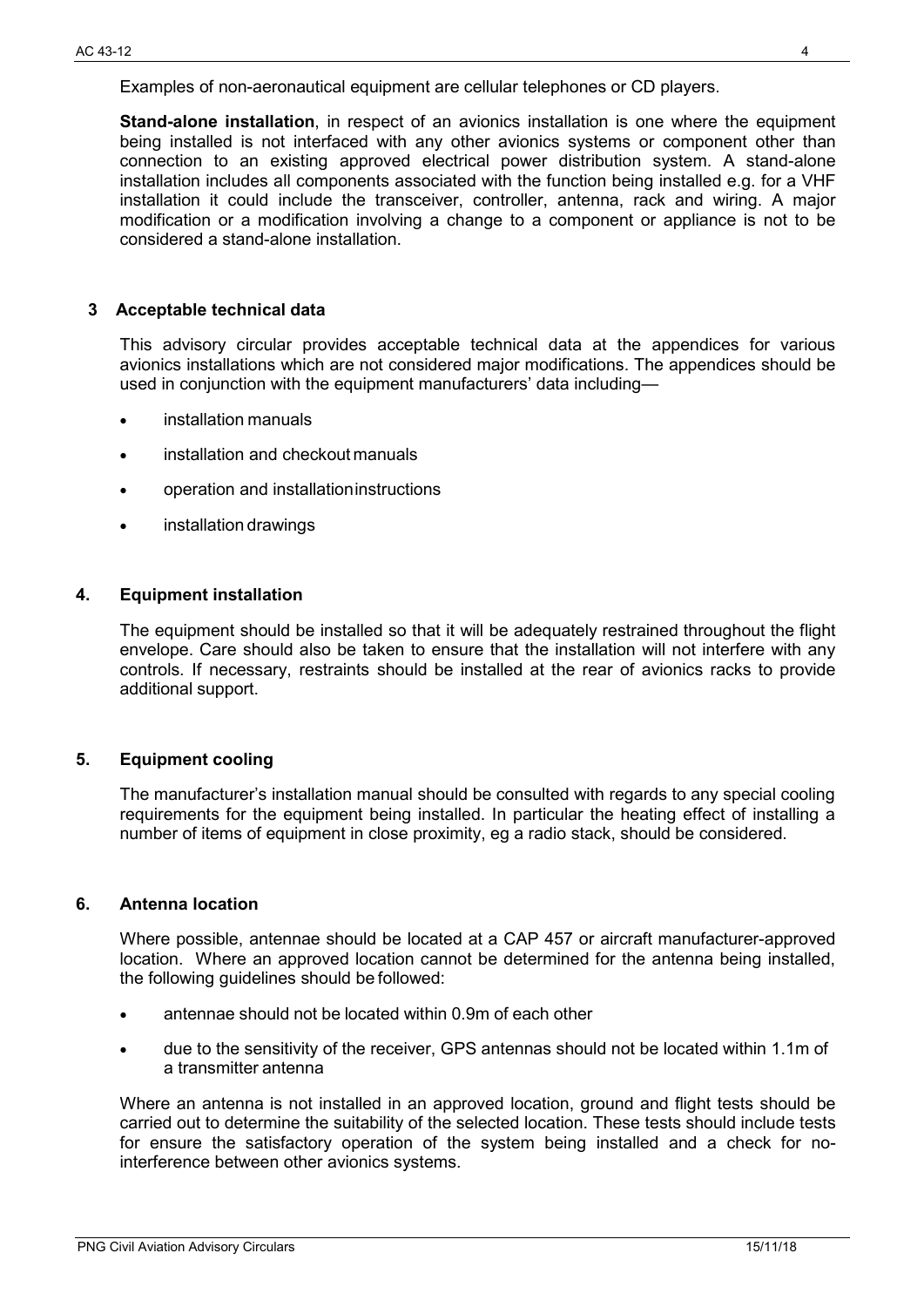#### <span id="page-5-0"></span>**7. Cable routing and securing**

Cables should be routed in accordance with the guidelines in FAA AC43.13-1B, Chapter 11, Section 7. For new installations, cables should be routed, where possible, with existing looms. Where this is not possible the following should be considered:

- chafing
- size of the loom (the current carrying capacity of a wire is inversely proportional to the size of the loom)
- protection against battery acids, solvents and fluids
- protection in wheel wells and landing gear areas
- protection against personnel andcargo
- protection against high temperature
- separation from flying control cables, throttle linkages etc
- separation from combustible fluid or oxygen lines

When securing looms, the installation of clamps and lacing should be in accordance with the guidelines in FAA AC43.13-1B, Chapter 11, Section 7, Paragraphs 518 and 519.

If excess cable is required to be stowed, the guidelines in the equipment manufacturer's installation manual should be followed. If guidelines are not published then the cable should be coiled with a bend of not less than 10 times the outside diameter of the wire group or bundle.

The use of plastic cable ties is also considered to be acceptable for securing looms. The following guidelines should be complied with.

#### <span id="page-5-1"></span>**7.1 Acceptable cable ties**

Cable ties should conform to the requirements of MIL-S-23190E or equivalent.

There are a variety of cable ties available. When selecting a cable tie the following should be considered:

- size of loom
- environment eg exposed to the moisture, ultraviolet, radiation, chemicals, high/low temperatures, vibration levels
- flammability requirements Plastic cable ties should not beused:
- in areas where the temperature is greater than  $100^{\circ}$ C
- where there is high vibration

Some acceptable manufacturers of cable ties are:

- Panduit
- Thomas & Betts
- **Tyton**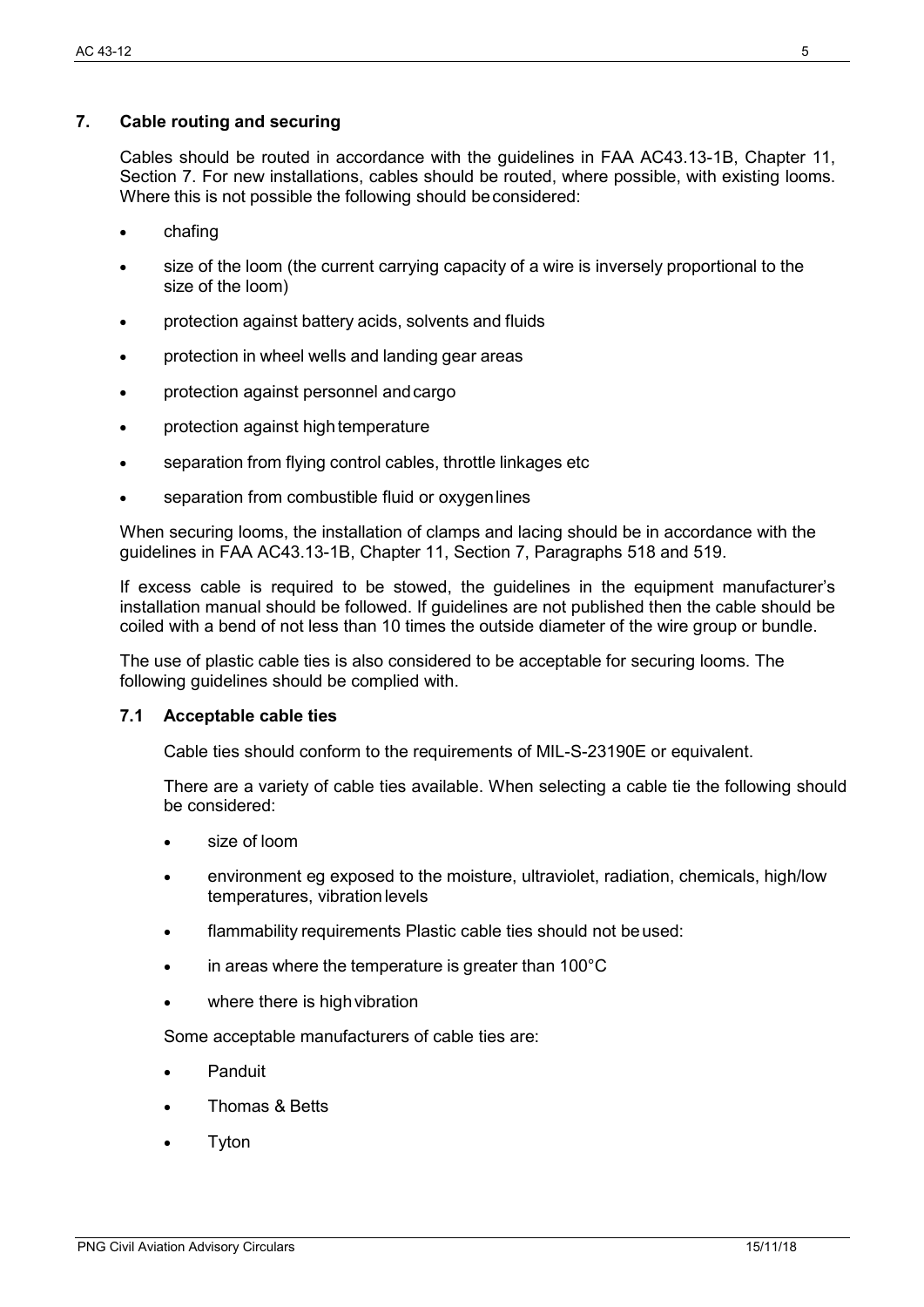#### <span id="page-6-0"></span>**7.2 Installation of cable ties**

Cable ties should be installed in accordance with the following guidelines:

- select a suitable cable tie
- place the cable tie on the wire harness so that:
- the ribbed side of the tie is against the wire harness
- the head of the cable tie does not touch an adjacent wire or wires

#### **CAUTION**

*To prevent damage to any of the wires or cables in a wire harness, make sure that the wires or cable do not go across each other.*

tighten the cable tie to hold the wire harness sufficiently

#### **CAUTION**

*To prevent damage to the wire harness, do not tighten the tie more than is necessary to hold the harness*

#### **CAUTION**

*When securing a wire harness that has a coaxial cable or fibre optic cable ensure that there is no deformation of the cable(s).*

- cut the cable tie using a cable tie tool, as recommended by the cable tie manufacturer. As an alternative, a pair of pliers can be used to tension the cable tie. The cable tie should then be cut so that the end of the tie:
	- $\circ$  is a maximum of 0.01" from the head of the tie; and
	- o does not have any sharpedges

#### <span id="page-6-1"></span>**8. Weight and balance**

The change in weight and balance is to be amended in accordance with AC43-2. For the purposes of this advisory circular, the change in weight and balance can be considered as 'negligible' if the modification results in—

- a weight change of less than 0.1% of the aircraft maximum weight and
- a centre of gravity change of less than 0.5% of the permissible centre of gravity range at the maximum weight

#### <span id="page-6-2"></span>**9. Electrical load analysis**

An electrical load analysis is to be carried out to determine that the—

- electrical load is less than 85% of the maximum continuous operating rating of the power generating system
- rated battery capacity is sufficient to operate emergency systems for 30 minutes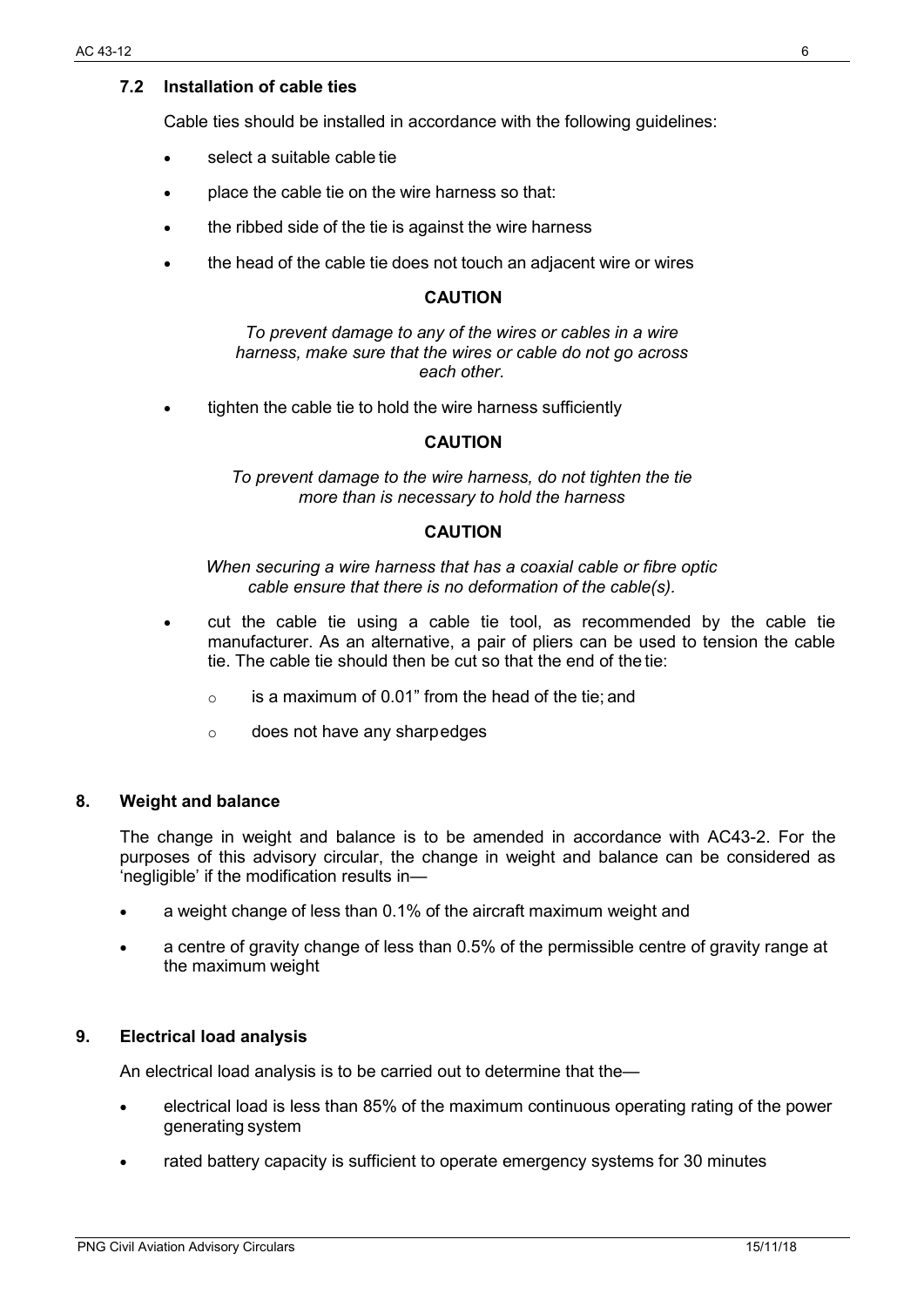#### following a failure the aircraft's power generating system

#### <span id="page-7-0"></span>**10. Post-installation testing**

The installation is to be tested in accordance with the checkout procedures in the manufacturers' manuals and the applicable requirements of Part 43. The tests should include, but are not limited to, confirmation that:

- the system operates correctly in accordance with the manufacturers' specifications
- there is no interference between systems (see below)
- the equipment is suitable for the intended purpose
- the installation meets the relevant structural requirements and will be restrained throughout the flightenvelope

Where failure of the mount could prove hazardous to any occupants, the mount and equipment should be tested to ensure they will be restrained when subject to an upward load of  $5\frac{1}{2}$  times the total equipment weight and a forward load of 9 times the total equipment weight

- there is no effect on the aircraft's magnetic compass system
- the installation does not interfere with any controls. These checks should include but are not limited to:
	- o a check of all flying controls for full and freemovement
	- o a check of engine control levers to ensure that there is no restriction throughout their range of movement.

#### <span id="page-7-1"></span>**10.1. Check for no-interference**

Part of the post-installation checks should include a test to determine that there is no interference between avionics systems. Some factors to be considered when determining the extent of the no-interference check are the:

- type of system(s) being installed
- degree of complexity of thesystem interconnect
- physical location of equipment
- cable routing
- antenna locations
- consequence of any interference on the ability to safely operate the aircraft and systems

For systems being installed in accordance with this advisory circular, a simplified nointerference check should be acceptable. A simplified check to determine no-interference between avionics systems should incorporate the following guidelines:

- all avionics systems should be turned ON and the ELT should be ARMED
- each of the following items of equipment should be operated in sequence and all other systems checked for any interference: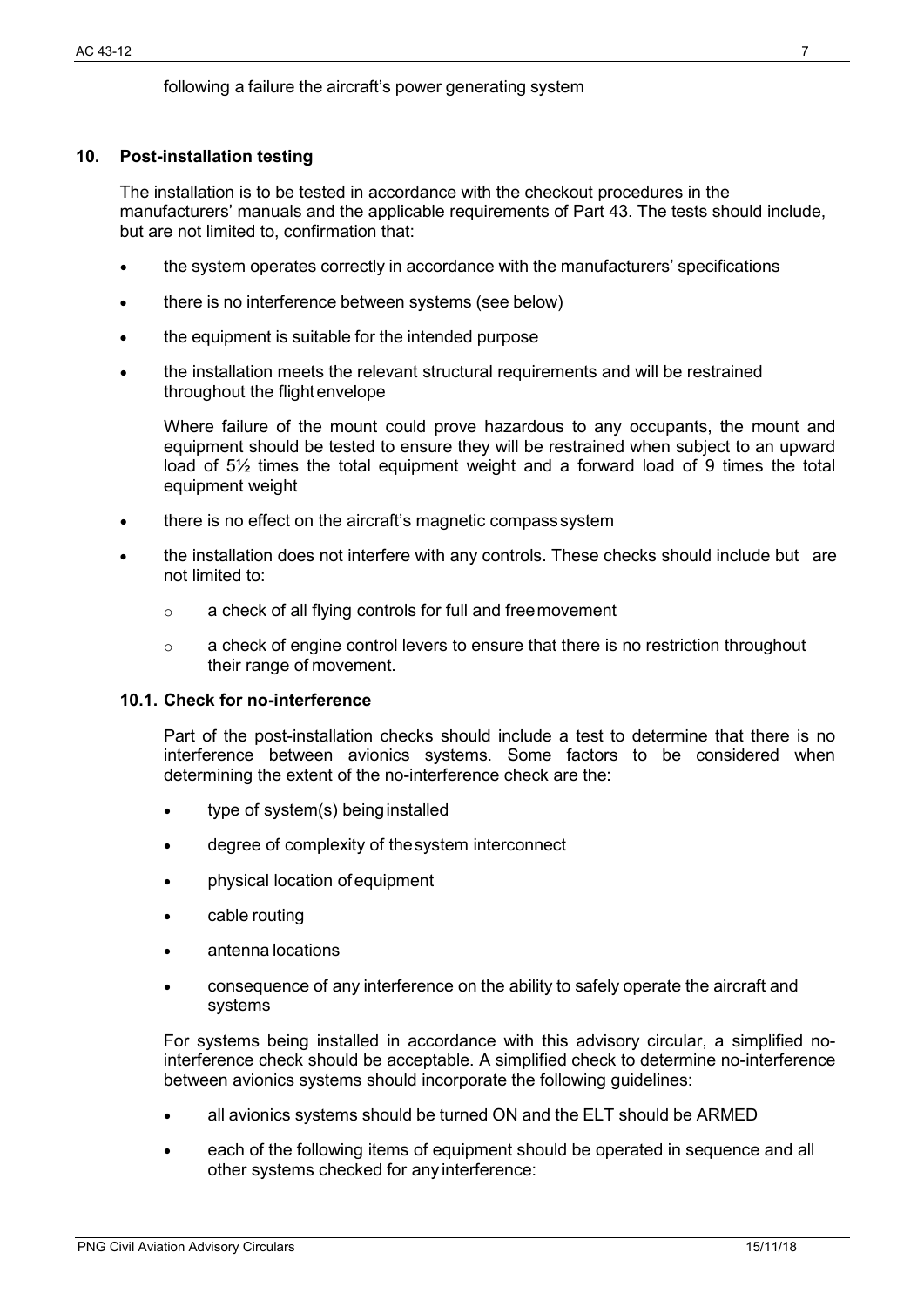- equipment with a high voltage switched power source such as a strobe
- equipment containing motors orgenerators
- GPS equipment should be specifically checked for interference when transmitting on each VHF for 20 seconds on each of the following frequencies:
	- $\circ$  121.150 MHz
	- $\circ$  121.175 MHz
	- $\circ$  121.200 MHz
	- $\circ$  131.250 MHz
	- $\circ$  131.275 MHz
	- o 131.300 MHz
- when looking for interference, the following should be considered:
	- $\circ$  is there any audible interference in the aircraft audio, intercom or communication systems?
	- $\circ$  is there any observable change in navigation information including:
		- heading pointers
		- to/from indications
		- deviation signals
		- warning/message annunciations
		- loss of navigation information
	- $\circ$  is there any inadvertent operation or failure-to-operate of any system?
- flight testing may be required to check some systems for interference effects eg an existing autopilot. Flight evaluations should only be carried out after satisfactory ground tests have been completed

If there is any doubt about the acceptability of an aircraft system to successfully complete checks for no- interference, the details of the installation and problem should be referred to the CASA.

#### <span id="page-8-0"></span>**11. Modification documentation**

The modification is to be recorded in the aircraft logbook quoting the applicable appendix of this advisory circular. The aircraft modification section of the logbook or aircraft records should be updated to reflect the incorporation of the modification.

Airworthiness Directives must be reviewed to determine whether any are applicable to the system being installed. Any outstanding Airworthiness Directives are to be actioned in accordance with rule 39.23.

#### <span id="page-8-1"></span>**11.1 Certification**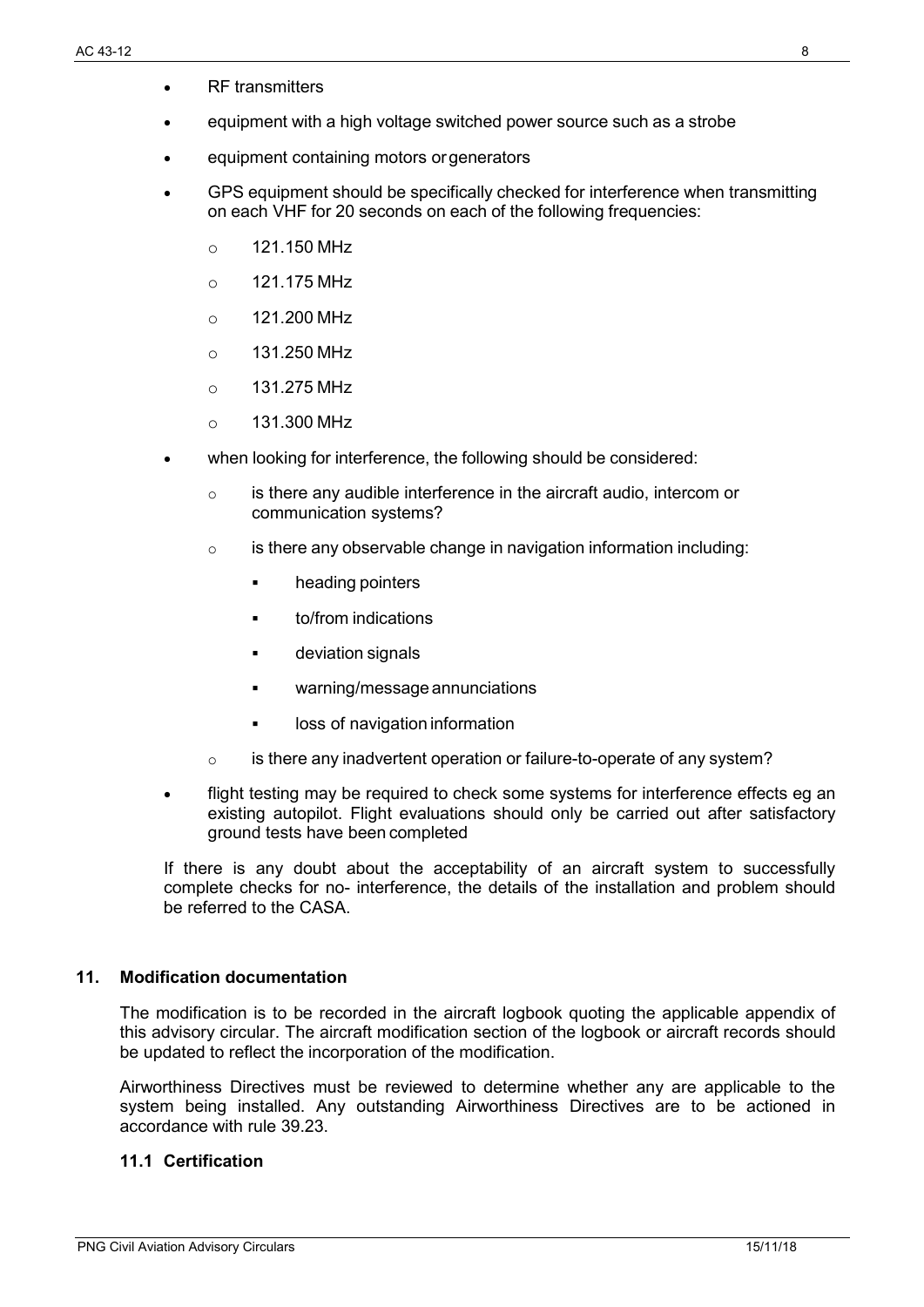The certification of release to service in respect of avionics modifications embodied using this advisory circular as approved technical data, must be issued by an appropriately qualified person. It is important to recognise that this advisory circular only provides for the approval of the technical data, and that it does not extend the certification privileges granted by any specific aircraft maintenance engineer licence category, Part 145 authorisation, or aviation maintenance specialist approval.

Rule 43.51, in part, promulgates the appropriate qualification for a person to perform maintenance as being either:

- a current aircraft maintenance engineer licence and appropriate rating issued under Part 66
- an authorisation issued by the holder of a Part 145 aircraft maintenance organisation certificate, to perform work within the scope of that certificate
- an aviation maintenance specialist certificate issued under Part 66.

The privileges of a aviation maintenance specialist certificate issued under Part 66 will be clearly indicated on the document. In the case of a Part 145 company authorisation, the company exposition will detail the privileges of eachauthorisation.

The privileges of an aircraft maintenance engineer licence issued under Part 66 are determined by the category in which the licence is issued and the ratings attached to the document. Rating scopes are listed in Part 66 Appendix.

Prior to exercising privileges of an AME licence in any category all licence holders must ensure that an appropriate rating is held and that they are familiar with the task to be undertaken.

#### <span id="page-9-0"></span>**11.2 CA 2129 action**

A new CA 2129 must be completed for all changes in the avionics equipment installation in accordance with AC43-10. Where a change is made in accordance with this advisory circular, the Mod Ref column of the CA 2129 adjacent to the entry for the equipment being installed or removed should provide a reference to the applicable aircraft logbook entry.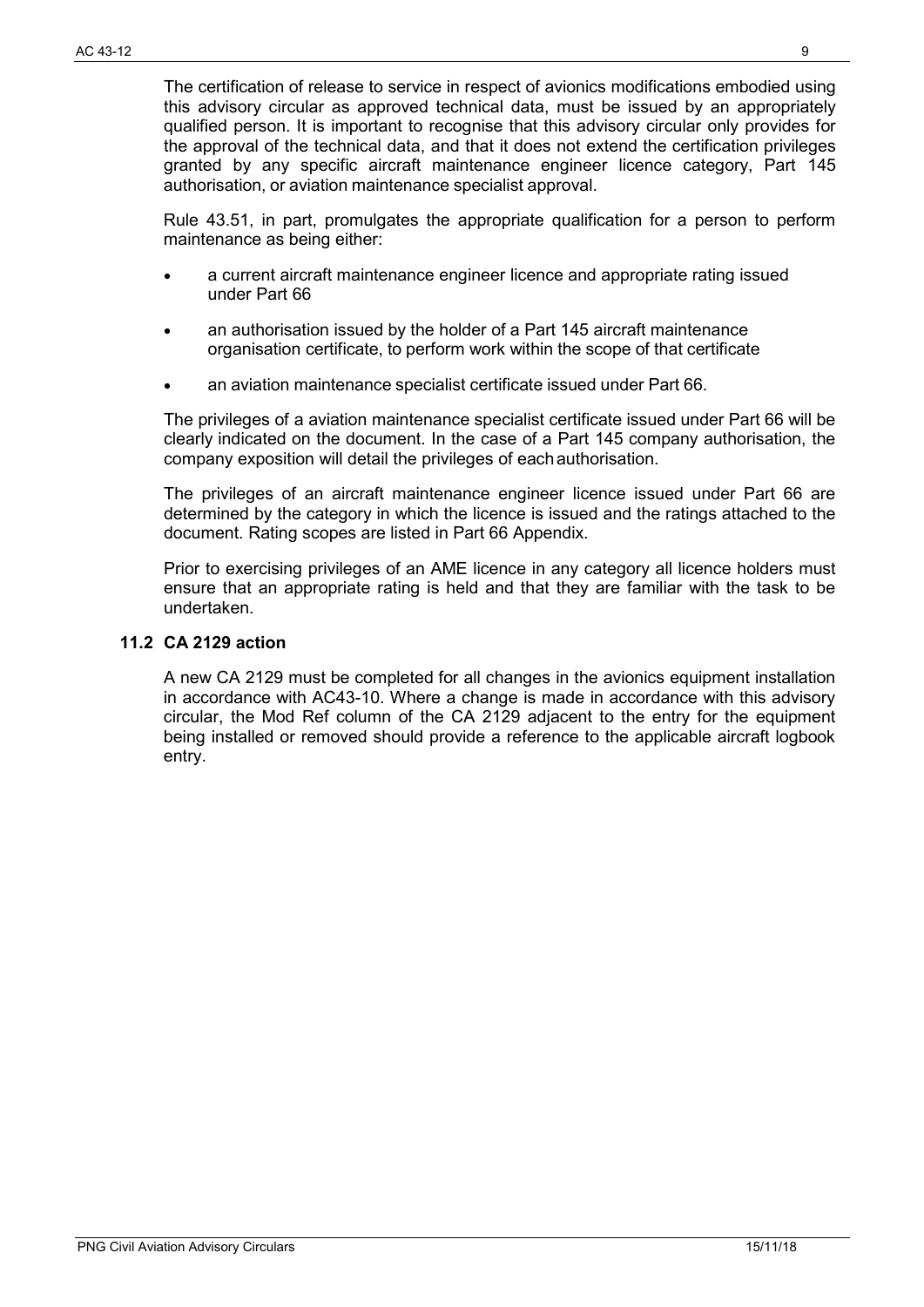# <span id="page-10-0"></span>**Appendix 1 – Replacement 'Fit-Form-Function' Equipment**

#### **1 Description**

1.1 Replacement of existing avionics equipment with equipment of identical fit, form and function.

#### **2 Applicability**

2.1. All unpressurised aircraft less than 5700kg and 10 passenger seats where the modification is not classified as a major modification.

#### **3 General**

- 3.1 Replacement fit-form-function equipment must:
	- 3.1.1. perform an identical function to the equipment being replaced;
	- 3.1.1 not alter the existing approved aircraft maintenance requirements;
	- 3.1.2 be of an equivalent approval level as defined in Part 91 Appendix A.9;
	- 3.1.3 be specified by the equipment manufacturer as being a direct replacement for the equipment being removed.
- 3.2 Replacement fit-form-function installations must utilise where applicable the existing:
	- 3.2.1 equipment rack or mounting provisions; and
	- 3.2.2 wiring.
- 3.3 The interface with existing systems must not be altered.

- 4.1 Ensure the aircraft is safe for servicing.
- 4.2 Open circuit breakers or remove fuses as required to isolate power from the system(s) to be replaced.
- 4.3 Remove access panels etc as required in accordance with the aircraft manufacturer's maintenance manual.
- 4.4 Remove the equipment(s) to be replaced. Existing associated wiring and rack(s) or mounting provisions are to beretained.
- 4.5 Install the replacement equipment(s) in accordance with the manufacturer's installation instructions and the aircraft maintenance manual in the space vacated in procedure 4.4. The existing rack(s) or mounting provisions are to beutilised.
- 4.6 Replace the access panels removed in procedure 4.3 in accordance with the aircraft manufacturer's maintenance manual.
- 4.7 Close the circuit breakers or reinstall the fuses removed in procedure 4.2.
- 4.8 Carry out a functional test of the installed system and all other disturbed systems in accordance with the applicable Part 43 appendix and the manufacturer's installation/operation instructions. A check is to be carried out to ensure that there is no interference between avionics systems, that there is no effect on the aircraft compass system and that there is no interference with the aircraft flight controls.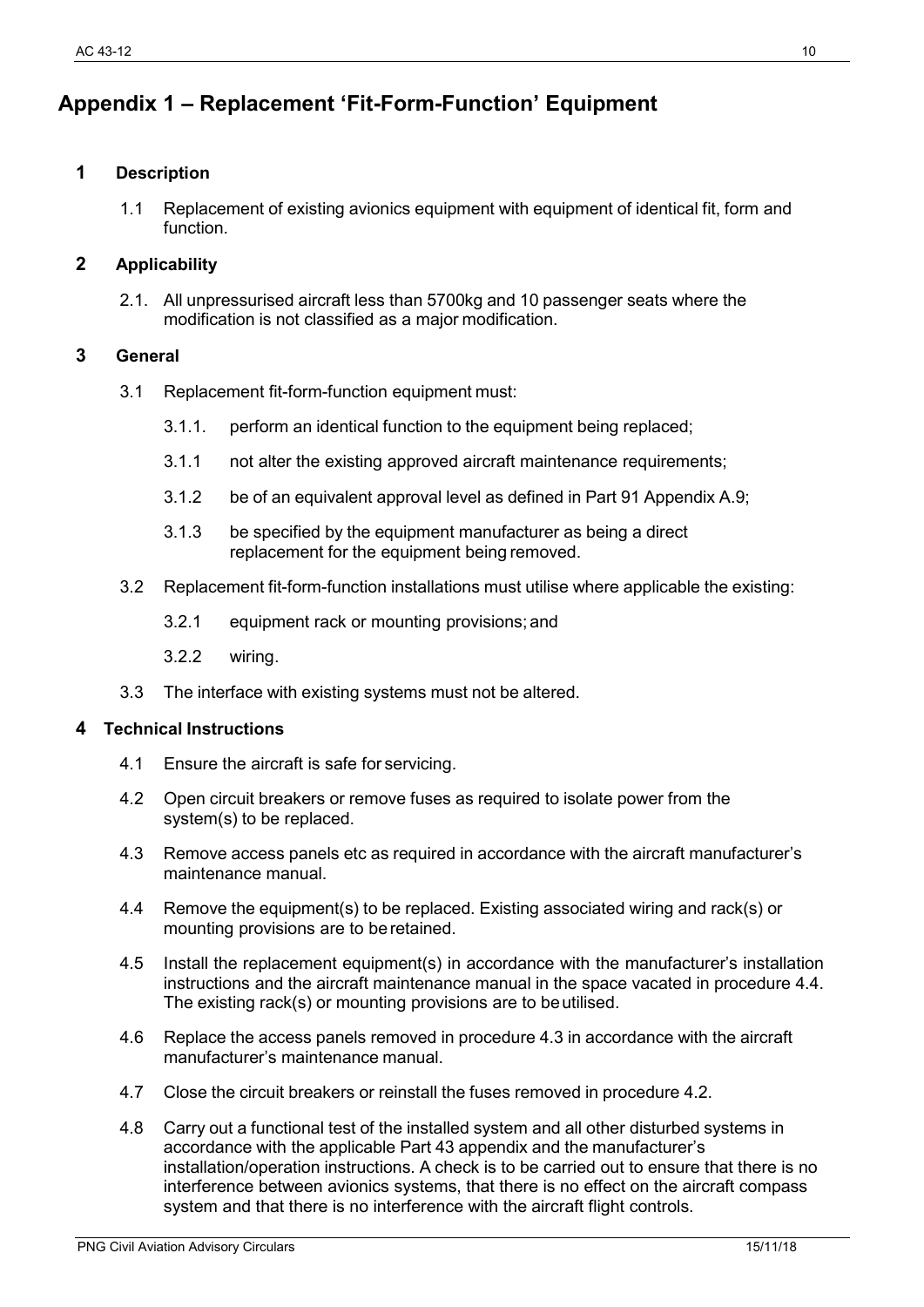4.9 Amend the aircraft's weight and balance records in accordance with AC 43-2.

4.11 Make a certified statement of release to service in accordance with 43.105, detailing the work carried out and conformity with this appendix.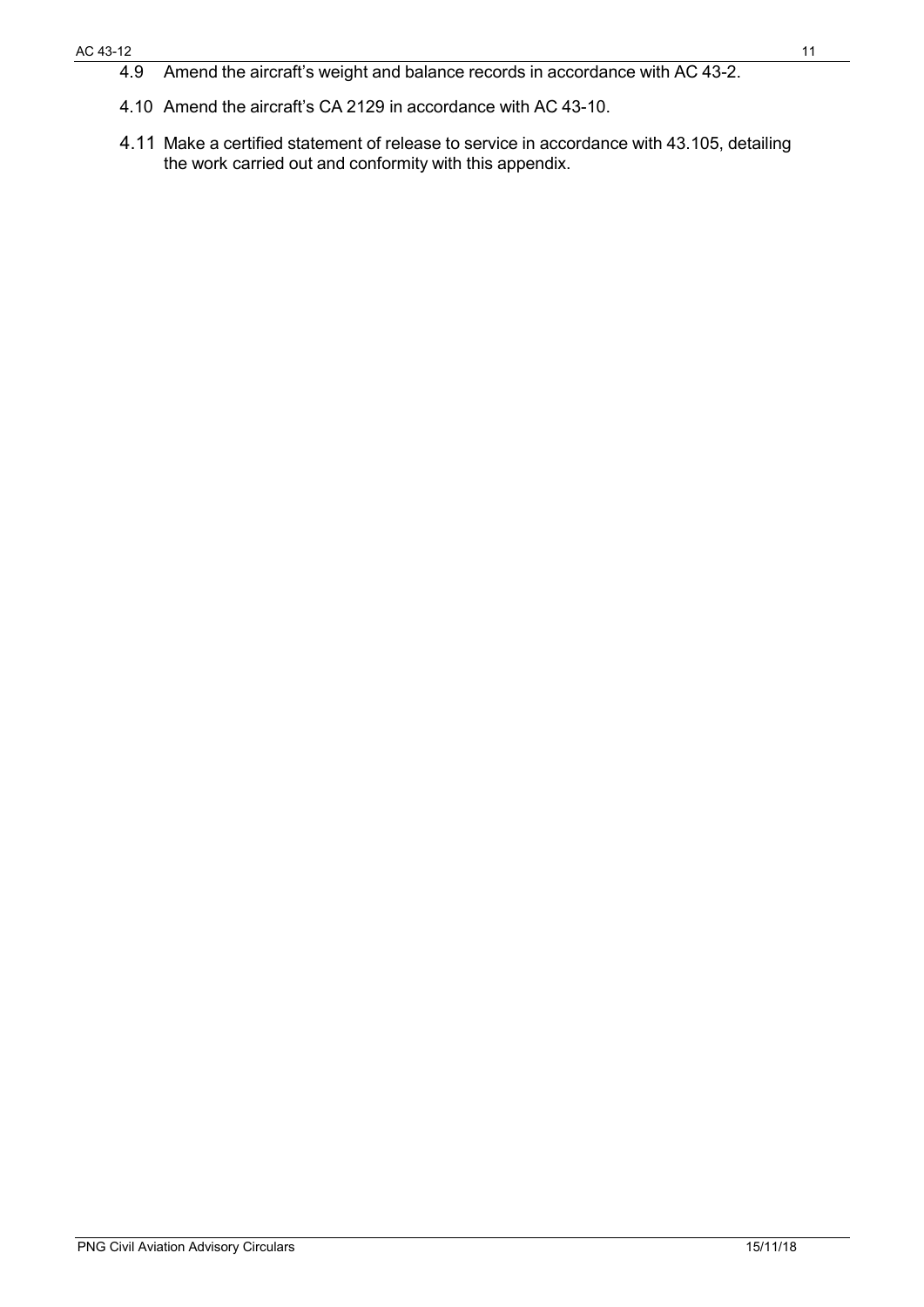# <span id="page-12-0"></span>**Appendix 2 – Installation of FAA TSO-C91a or TSO-C126 ELTs**

#### **1. Description**

1.1.Installation of FAA TSO-C91a or TSO-C126 ELTs including the associated remote switch/ monitor and antenna.

#### **2. Applicability**

2.1.All unpressurised aircraft less than 5700kg and 10 passenger seats where the modification is not classified as a major modification.

#### **3 General**

- 3.1 CAR Part 91 Appendix A.15 (a) requires that all ELTs meet the requirements of either TSO-C91a or TSO-C126.
- 3.2 Emergency locator transmitters should be installed in accordance with the requirements of—
	- 3.2.1 the manufacturers' installation instructions:
	- 3.2.2 Part 91 Appendix A.15; and
	- 3.2.3. AC43.11.

#### **4. Technical Instructions**

- 4.1. Ensure the aircraft is safe for servicing.
- 4.2. Remove access panels etc as required in accordance with the aircraft manufacturer's maintenance manual.
- 4.3. If an existing ELT is to be removed:
	- 4.3.1. Open the ELT circuit breaker or remove the ELT fuse, as required, to isolate power from the existing ELT.
	- 4.3.2. Remove the existing ELT, remote switch/monitor (if installed), ELT mounting tray, antenna and wiring.

#### 4.4. Install the ELT as follows:

- 4.4.1. Determine a suitable location for the ELT. The ELT should be located:
	- 4.4.1.1. where the ELT can be mounted to primary structure;
	- 4.4.1.2. where the probability of damage in an accident or impact is minimised;
	- 4.4.1.3. for fixed and deployable automatic ELTs, as far aft as possible;
	- 4.4.1.4. to prevent inadvertent operation of the crash activation sensor; and
	- 4.4.1.5. with the axis orientated to sense a primary crash pulse along the longitudinal axis of the aircraft. For helicopter installations the ELT is usually installed at 45 degrees to the horizontal axis of the aircraft, but in any instance should be located in accordance with the manufacturer's installationinstructions.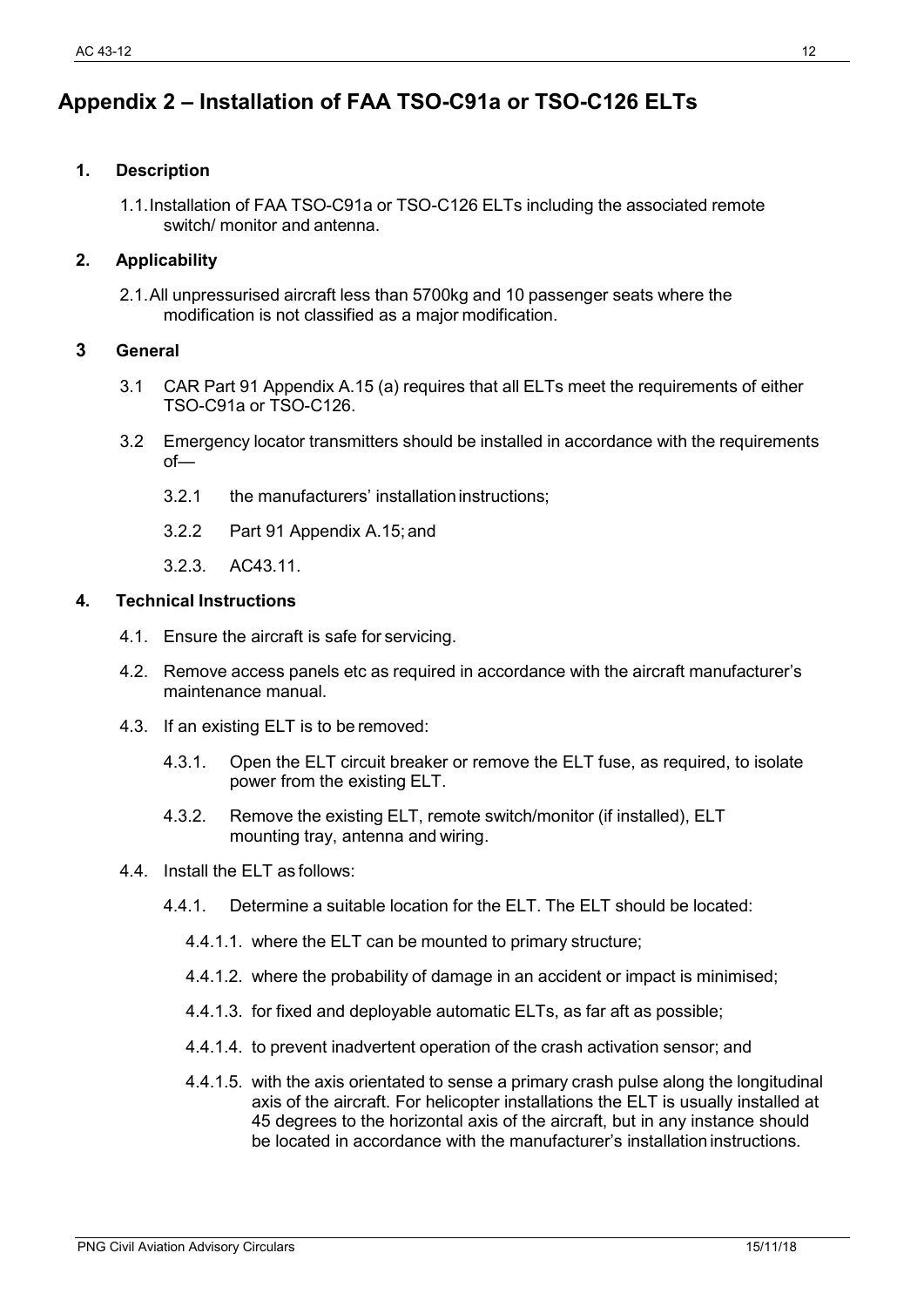- 4.4.2. Install the ELT mounting tray at the location determined in procedure 4.4.1. The installation is to be carried out in accordance with the manufacturer's installation instructions, the aircraft maintenance manual and the guidelines in FAA AC43.13-1B. The installation should conform to the following requirements:
	- 4.4.2.1. The ELT should be mounted to primary load-carrying structure such as trusses, bulkheads, longerons or floor beams (not aircraft skin) in such a manner that it does not degrade the aircraft structural capability.

*For aircraft using composite technology without the usual trusses, bulkheads, longerons, or floor beams composite structural techniques may be used to attach the equipment to the moulded structure provided the same structural requirements of this Appendix are met.*

- 4.4.2.2. Manufacturer-supplied or standard parts should be used.
- 4.4.2.3. When a force of 450 newtons (100 lbf) is applied to the mount in the most flexible direction there is no static deflection greater than 2.5mm (0.1 inch) relative to a section of adjacent structure located between 0.3m (1 foot) and 1.0m (3 feet) from the mount site.
- 4.4.2.4. Where a stiffening modification is required to the aircraft structure to show compliance with procedure 4.4.2.3, the modification is to be carried out in accordance with the aircraft maintenance manual and the guidelines in FAA AC43.13-1B.
- 4.4.2.5. The installed transmitter should be able to support a 100g load in the plus and minus directions of the three principle axes of the aircraft e.g. for an ELT weighing 0.9kg (2 lb), this is a load of 900 newtons (200 lb) in any direction.
- 4.4.3.Install a placard which readily and clearly identifies the ELT location.
- 4.5. Install the ELT remote switch/monitor assembly as follows:
	- 4.5.1. Determine a suitable location for the remote switch/monitor assembly which must be located in a position which is accessible and viewable by the pilot from his/her normally seated position.
	- 4.5.2. Install the ELT remote switch/monitor assembly in the location determined in procedure 4.5.1 in accordance with the manufacturer's installation instructions, the aircraft maintenance manual and the guidelines in FAA AC43.13-1B.
- 4.6. Install the ELT antenna asfollows:
	- 4.6.1.Determine a suitable location for the ELT antenna using the following criteria:
		- 4.6.1.1. The ELT antenna should be located on the upper fuselage and not within the manufacturer's recommended distance from other antennas. In any case, the ELT antenna is not to be located within 0.6m (24 inches) from other VHF antennas.
		- 4.6.1.2. The ELT antenna should be located so as to be vertically polarised.
		- 4.6.1.3. The ELT antenna should be located as close as possible to the ELT transmitter. The antenna location should also ensure that the routing of the ELT transmitter-to-antenna coaxial cable does not cross anyfuselage breaks.
		- 4.6.1.4. If the ELT antenna is mounted internally in the aircraft, the antenna is to be exposed to an 'electronic' window at least 0.3 m (1 foot) square and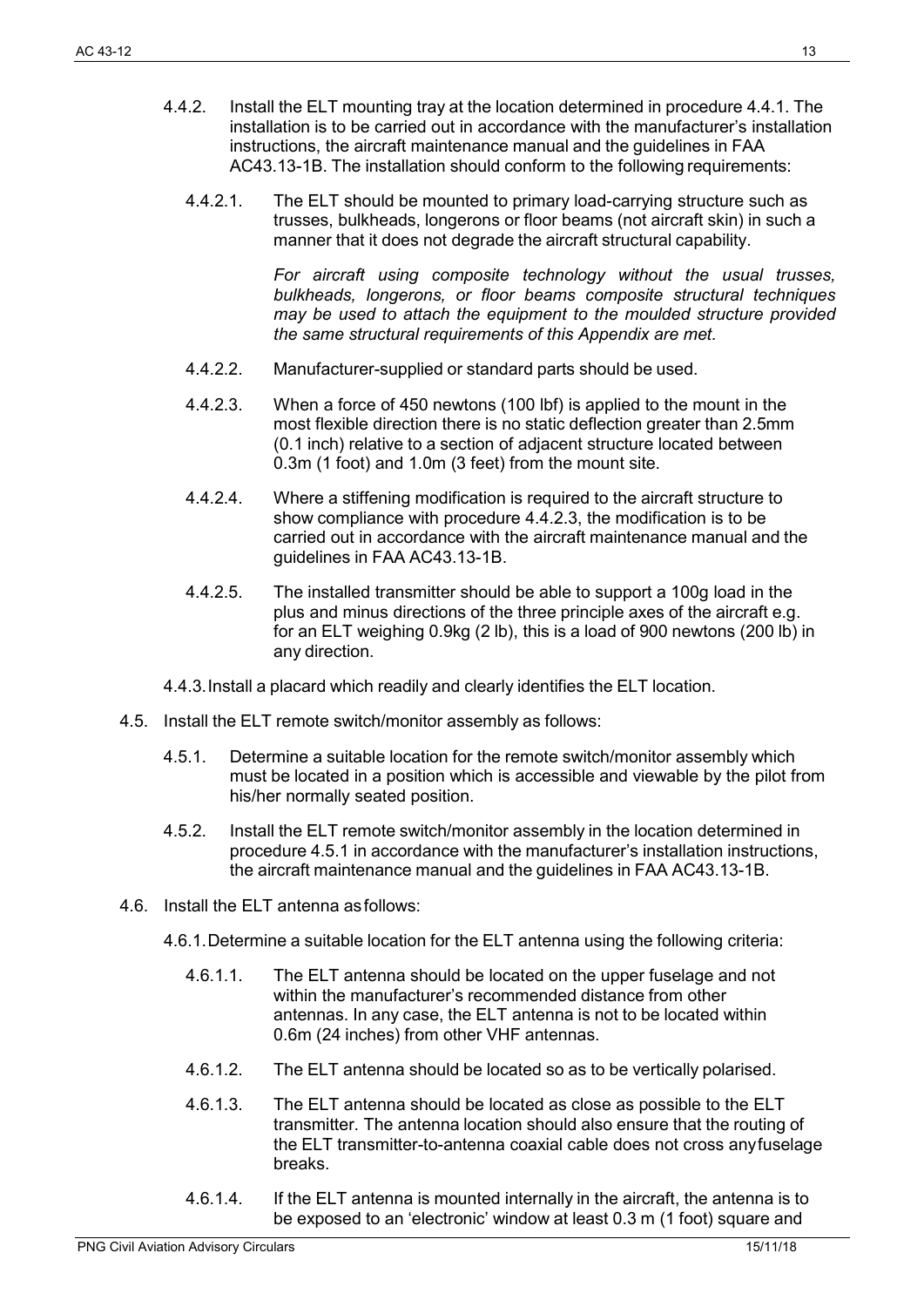- 4.6.2. Install the ELT antenna in the location determined in procedure 4.6.1 in accordance with the manufacturer's installation instructions, the aircraft maintenance manual and the guidelines in FAA AC 43.13-1A. The ELT antenna should be capable of supporting a 100g load in the plus and minus directions of the three principle axis of the aircraft.
- 4.7. If required, install and placard a suitably rated circuit breaker or fuse.
- 4.8. Interconnect the ELT transmitter, remote switch/monitor and antenna in accordance with the manufacturer's installation instructions using the manufacturer-supplied loom where applicable. If the loom is to be locally-manufactured, mil spec wire or equivalent is to be utilised. Ensure that the transmitter-antenna coaxial cable is fitted with vibration proof RF connectors on each end.
- 4.9. Replace the access panels removed in procedure 4.2 in accordance with the aircraft manufacturer's maintenance manual.
- 4.10. Close the ELT circuit breaker or install thefuse.
- 4.11. Carry out a functional test of the ELT in accordance with CAR Part 43 Appendix F and the manufacturer's installation/operation instructions. Checks are also to be carried out to determine satisfactory operation of all disturbed systems, that there is no interference between avionics systems, no effect on the aircraft compass system and that there is no interference with the aircraft flight controls.
- 4.12. Amend the aircraft's weight and balance records in accordance with AC 43-2.
- 4.13. Amend the aircraft's CA 2129 in accordance with AC 43-10.
- 4.14. Make a certified statement of release to service in accordance with 43.105, detailing the work carried out and conformity with this appendix.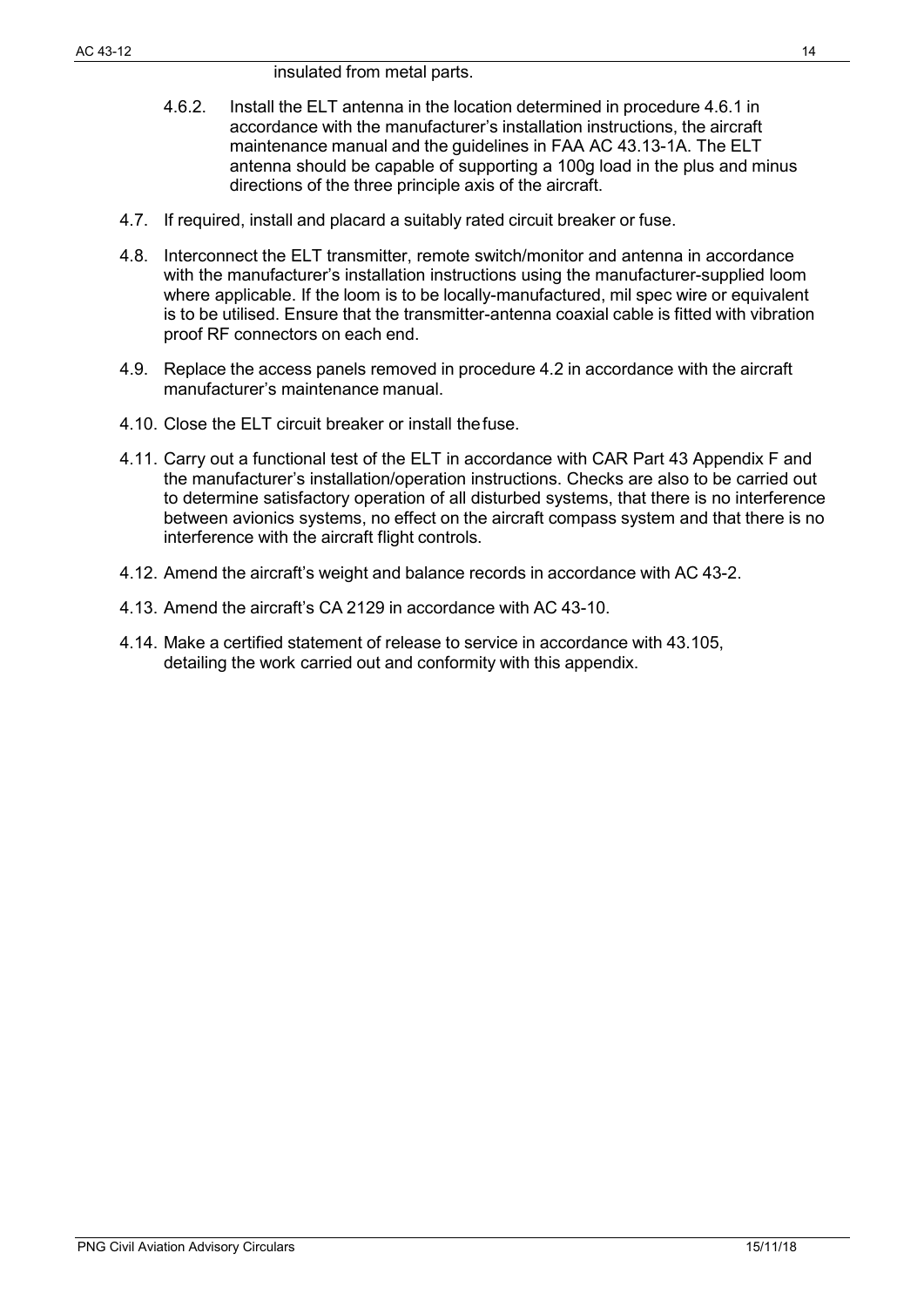## <span id="page-15-0"></span>**Appendix 3 – Installation of ATC Mode 3/A Transponder with Mode C Altitude Reporting**

#### **1. Description**

1.1. Installation of an FAA TSO-C74 (or equivalent) transponder and/or a TSO-C88 altitude encoder.

#### **2. Applicability**

2.1. All unpressurised aircraft less than 5700kg and 10 passenger seats where the modification is not classified as a major modification.

#### **3. General**

- 3.1. CAR Part 91 Appendix A.22 (1) requires that all Mode 3/A transponders shall meet the requirements of TSO-C74.
- 3.2. CAR Part 91 Appendix A.23 requires that each altitude encoder shall meet the requirements of TSO-C88.
- 3.3. This appendix is divided into twoparts:
	- 3.3.1.Part A Installation of a transponder; and
	- 3.3.2.Part B Installation of an altitude encoder.

#### **4. Technical Instructions – Part A (Installation of a Mode 3/Atransponder)**

- 4.1. Ensure the aircraft is safe for servicing.
- 4.2. Remove access panels etc as required in accordance with the aircraft manufacturer's maintenance manual.
- 4.3. If an existing transponder is to beremoved:
	- 4.3.1. Open the transponder circuit breaker or remove the transponder fuse, as required, to isolate power from the existing transponder.
	- 4.3.2. Remove the existing transponder, mounting tray, antenna and wiring as required.
- 4.4. Install the transponder asfollows:
	- 4.4.1. If the transponder is being installed in a new location, determine a suitable location for the transponder. The transponder should be located in a position which is viewable and accessible to the pilot from his/her normally seated position. The preferred location is a standard manufacturer-installed avionics rack.
	- 4.4.2. Install the transponder mounting tray at the location determined in procedure 4.4.1. The installation is to be carried out in accordance with the manufacturer's installation instructions, the aircraft maintenance manual and the guidelines in FAA AC43.13-1B. The installation should conform to the following requirements:
		- 4.4.2.1. Manufacturer-supplied or standard parts should be used.
		- 4.4.2.2. The transponder mounting should be tested to ensure that the transponder and rack will be restrained throughout the flight envelope.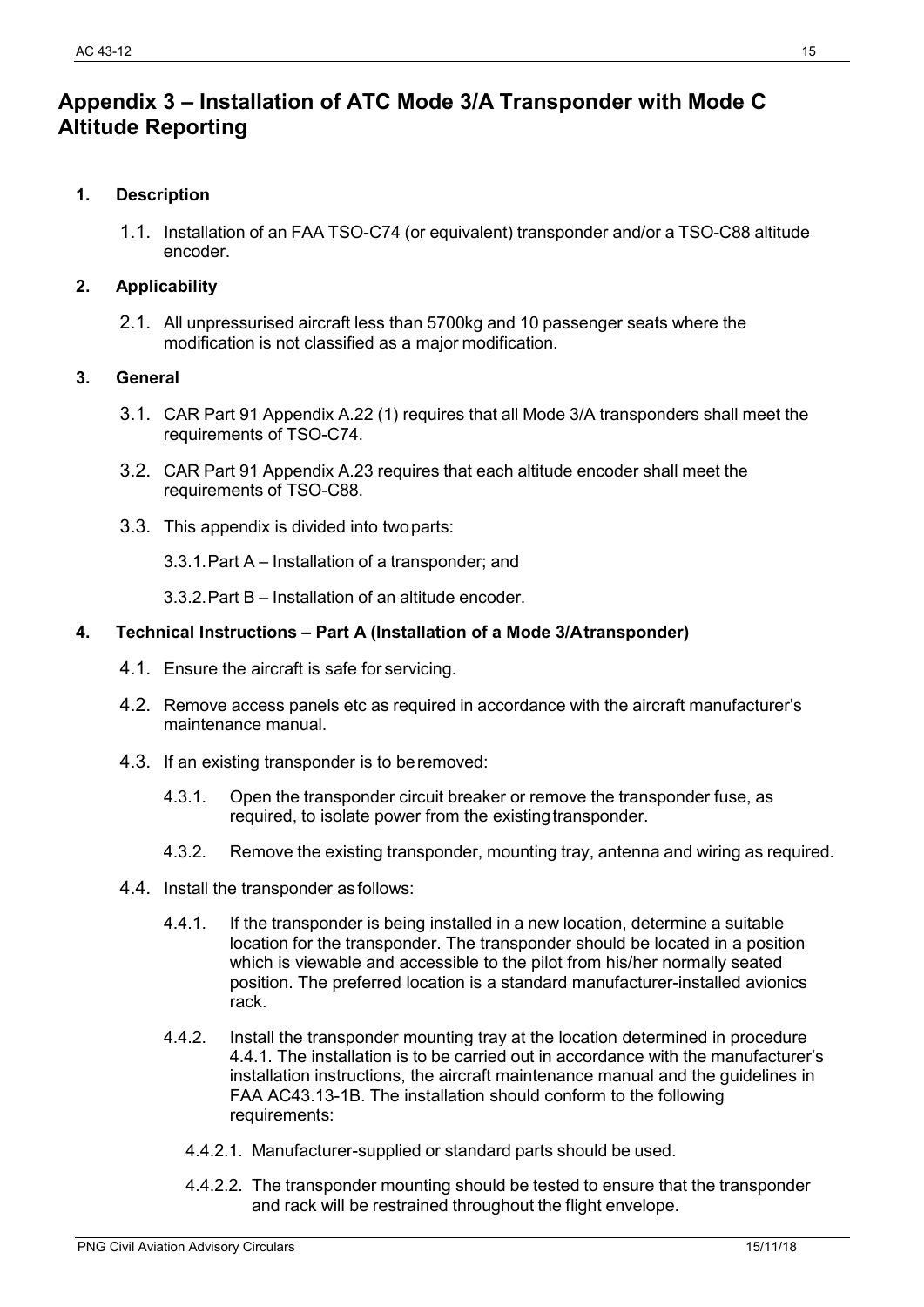- 4.4.2.3. Where a modification is required to the aircraft structure to show compliance with procedure 4.4.2.2, the modification is to be carried out in accordance with the aircraft maintenance manual and the guidelines in FAA AC43.13-1B.
- 4.5. Install the transponder antenna as follows:
	- 4.5.1.Determine an approved location for the transponder antenna in accordance with CAP457 or the aircraft manufacturer's instructions. The antenna should not be located within 0.9m of any other antenna.
	- 4.5.2.Install the transponder antenna in the location determined in procedure 4.5.1 in accordance with the manufacturer's installation instructions, the aircraft maintenance manual and the guidelines in FAA AC 43.13-1A. The transponder antenna installation should be tested to ensure that it will be restrained throughout the flight envelope.
- 4.6. Install and placard a suitably rated circuit breaker or fuse.
- 4.7. Interconnect the transponder, altitude encoder (if required) and antenna in accordance with the manufacturer's installation instructions. Mil spec wire or equivalent is to be utilised.
- 4.8. Replace the access panels removed in procedure 4.2 in accordance with the aircraft manufacturer's maintenance manual.
- 4.9. Close the transponder circuit breaker or install the fuse.
- 4.10.Carry out a functional test of the transponder in accordance with CAR Part 43 Appendix E and the manufacturer's installation/operation instructions. If the transponder is interfaced with an altitude encoder a functional test of the transponder/encoder system should be carried out in accordance with CAR Part 43 Appendix D.3 and the manufacturer's installation/operation instructions. Checks are also to be carried out to determine satisfactory operation of all disturbed systems, that there is no interference between avionics systems, no effect on the aircraft compass system and that there is no interference with the aircraft flight controls.
- 4.11.Amend the aircraft's weight and balance records in accordance with AC 43-2.
- 4.12.Amend the aircraft's CA 2129 in accordance with AC 43-10.
- 4.13. Make a certified statement of release to service in accordance with 43.105, detailing the work carried out and conformity with this appendix.

#### **5. Technical Instructions – Part B (Installation of a Mode C altitude encoder)**

- 5.1. Ensure the aircraft is safe for servicing.
- 5.2. Remove access panels etc as required in accordance with the aircraft manufacturer's maintenance manual.
- 5.3. If an existing altitude encoder is to be removed:
	- 5.3.1.Open the encoder circuit breaker or remove the encoder fuse, as required, to isolate power from the existing encoder.
	- 5.3.2.Remove the existing encoder, mounting provisions, and static connections as required. Ensure any unused static lines are blanked and stowed in such a manner so as to prevent a new low point being introduced in the aircraft static system.
- 5.4. Install the altitude encoder asfollows: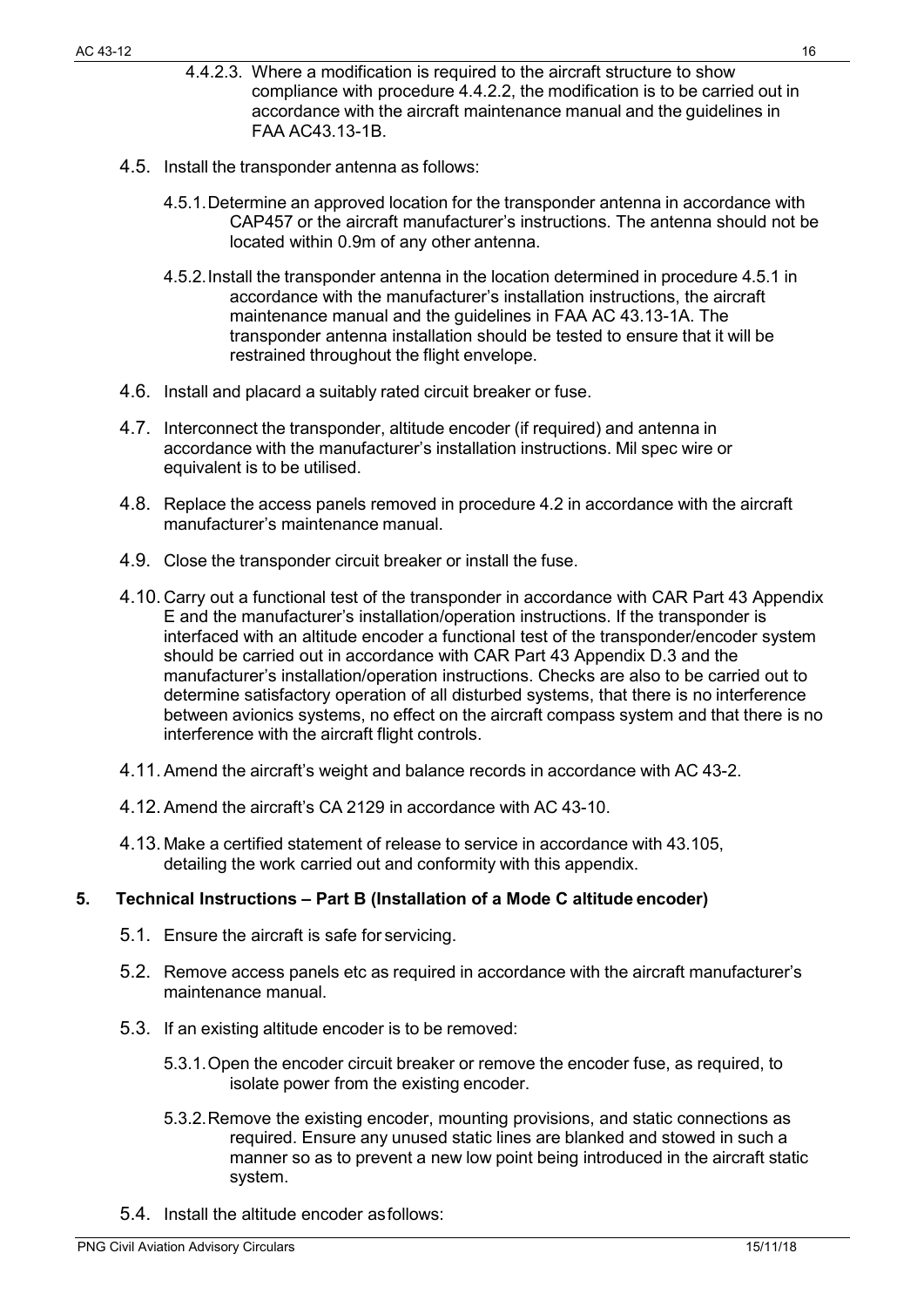- 5.4.1.If the encoder is being installed in a new location, determine a suitable location for the encoder. The encoder should be located in a position which is accessible to the aircraft static lines and will not introduce a new low point in the aircraft static system.
- 5.4.2.Install the encoder at the location determined in procedure 5.4.1. The installation is to be carried out in accordance with the manufacturer's installation instructions, the aircraft maintenance manual and the guidelines in FAA AC43.13-1B. The installation should conform to the following requirements:
	- 5.4.2.1. Manufacturer-supplied or standard parts should be used.
	- 5.4.2.2. The encoder installation should be tested to ensure that the encoder will be restrained throughout the flightenvelope.
	- 5.4.2.3. Where a modification is required to the aircraft structure to show compliance with procedure 5.4.2.2, the modification is to be carried out in accordance with the aircraft maintenance manual and the guidelines in FAA AC43.13-1B.
- 5.4.3. The encoder is to be connected to the aircraft static system in accordance with the manufacturer's installation instructions using manufacturer-approved connections. No new low point is to be introduced in the aircraft static system.
- 5.5. Install and placard a suitably rated circuit breaker or fuse.
- 5.6. Interconnect the altitude encoder and transponder in accordance with the manufacturer's installation instructions. Aeronautical mil spec wire or equivalent is to be utilised.
- 5.7. Replace the access panels removed in procedure 5.2 in accordance with the aircraft manufacturer's maintenance manual.
- 5.8. Close the altitude encoder circuit breaker or install the fuse.
- 5.9. Carry out a leak test of the aircraft static system in accordance with CAR Part 43 Appendix D.1.
- 5.10.Carry out a functional test of the transponder/encoder system in accordance with CAR Part 43 Appendix D.3 and the manufacturer's installation/operation instructions. Checks are also to be carried out to determine satisfactory operation of all disturbed systems, that there is no interference between avionics systems, no effect on the aircraft compass system and that there is no interference with the aircraft flight controls.
- 5.11.Amend the aircraft's weight and balance records in accordance with AC 43-2.
- 5.12.Amend the aircraft's CA 2129 in accordance with AC 43-10.
- 5.13. Make a certified statement of release to service in accordance with 43.105, detailing the work carried out and conformity with this appendix.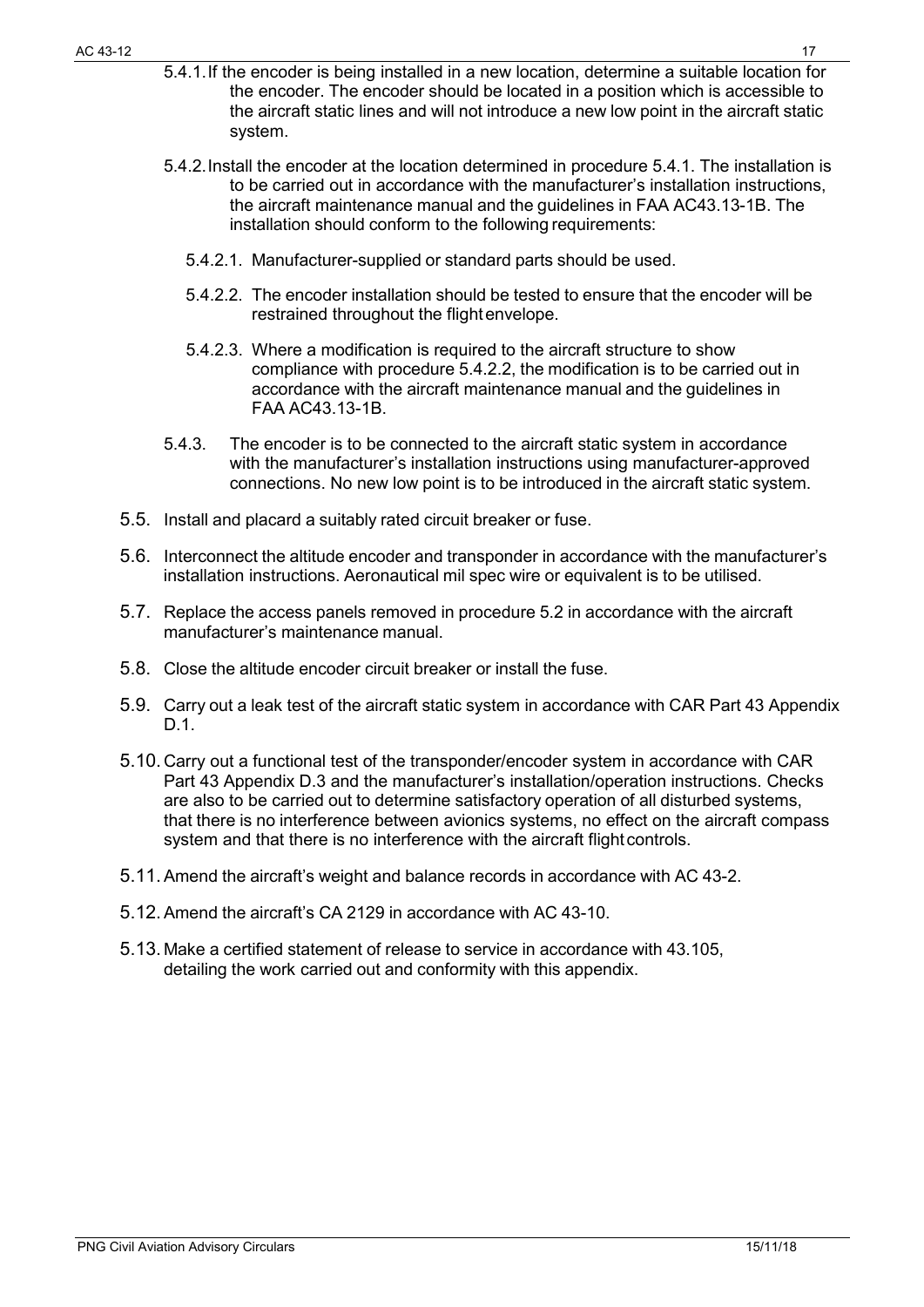## <span id="page-18-0"></span>**Appendix 4 – Installation of En-route GPS Equipment Approved 'For VFR Use Only'**

#### **1. Description**

1.1. Installation of a stand-alone GPS system used for en-route, VFR navigation.

#### **2. Applicability**

2.1. All unpressurised aircraft less than 5700kg and 10 passenger seats where the modification is not classified as a major modification.

#### **3. General**

- 3.1. This appendix provides installation instructions for stand-alone GPS systems used for enroute, VFR navigation only. The GPS deviation signal is not to be switched to a remote indicator or coupled to an autopilot. The GPS deviation signal may be directly coupled to a dedicated remote indicator.
- 3.2. IFR and Differential GPS (DGPS) installation approval applications, via either a CA 337 or Supplemental Type Certificate, are to be approved by either the CAA or a design organisation certificated under Part 146.

- 4.1. Ensure the aircraft is safe for servicing.
- 4.2. Remove access panels etc as required in accordance with the aircraft manufacturer's maintenance manual.
- 4.3. Install the GPS as follows:
	- 4.3.1. Determine a suitable location for the GPS. The GPS should be located in a position which is viewable and accessible to the pilot from his/her normally seated position. The installed GPS should not:
		- 4.3.1.1. restrict access to or view of any control, display or indicator;
		- 4.3.1.2. restrict movement of the flight controls;
		- 4.3.1.3. interfere with the pilot's vision along the flight path; or
		- 4.3.1.4. restrict pilot/passenger egress.
	- 4.3.2. Install the GPS at the location determined in procedure 4.3.1. The installation is to be carried out in accordance with the manufacturer's installation instructions, the aircraft maintenance manual and the guidelines in FAA AC43.13-1B. The installation should conform to the following requirements:
		- 4.3.2.1. Manufacturer-supplied or standard parts should be used.
		- 4.3.2.2. If a 'non-standard' method of installation is utilised, e.g. velcro, the manufacturer's recommended procedures are to befollowed.
		- 4.3.2.3. The GPS mounting should be tested to ensure that it will be restrained throughout the flight envelope.
		- 4.3.2.4. Where a modification is required to the aircraft structure to show compliance with procedure 4.3.2.3, the modification is to be carried out in accordance with the aircraft maintenance manual and the guidelines in FAA AC43.13-1B.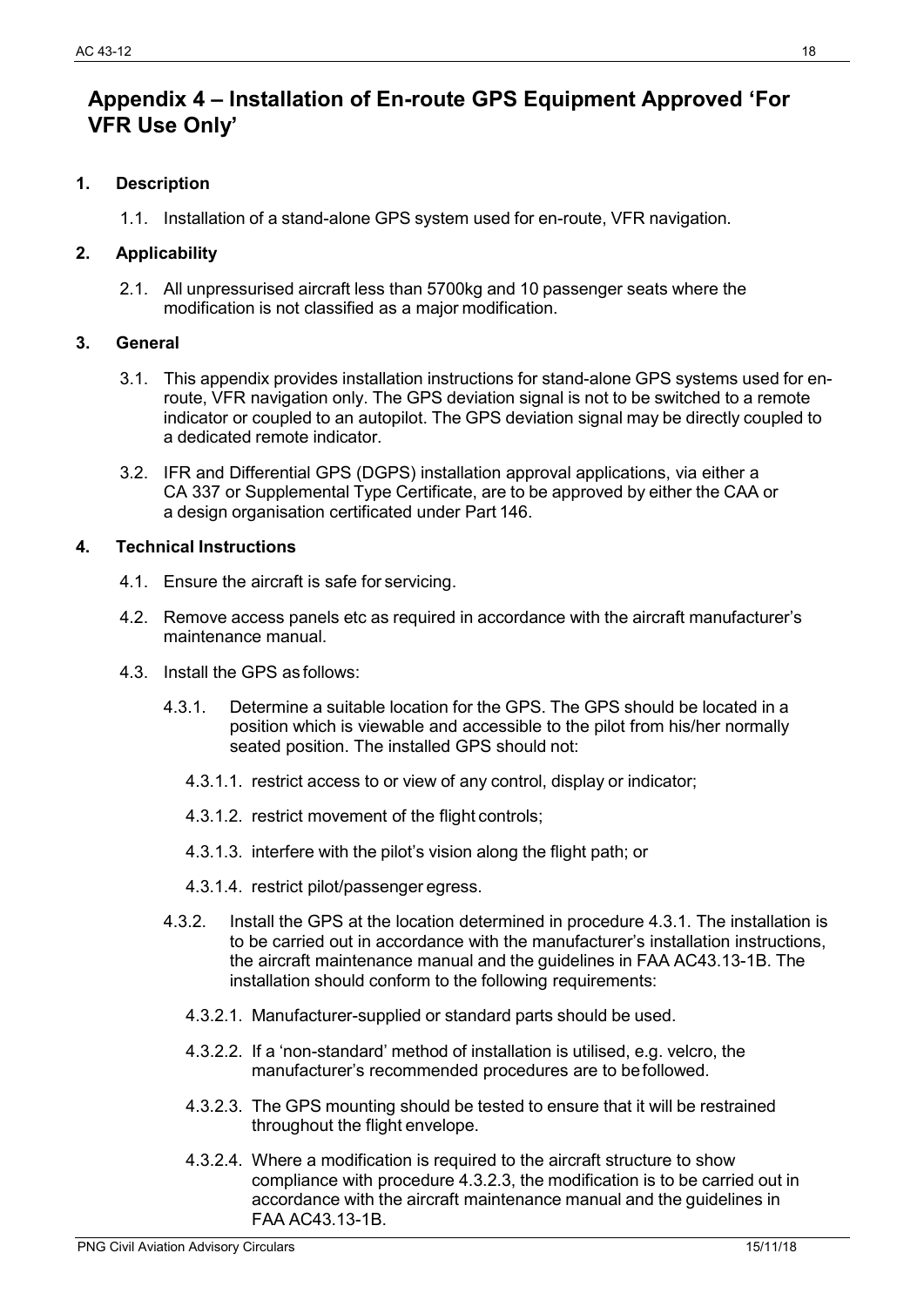- 4.4. If required, install a remote GPS antenna as follows:
	- 4.4.1. Determine a suitable location for the GPS antenna on the upper fuselage. The antenna should not be located within 1.1m of any other antenna. Particular care should be taken to ensure that at least the minimum separation is maintained between the GPS antenna and VHF communications and ELT antennas.
	- 4.4.2. Install the manufacturer-approved GPS antenna in the location determined in procedure 4.4.1 in accordance with the manufacturer's installation instructions, the aircraft maintenance manual and the guidelines in FAA AC 43.13-1A. The GPS antenna installation should be tested to ensure that it will be restrained throughout the flight envelope.
	- 4.4.3. If using an internally-mounted, manufacturer-supplied remote antenna, install the antenna in accordance with the manufacturer's installation instructions. Ensure that the antenna and associated cable will not interfere with pilot's vision, aircraft controls or displays, or pilot/passenger egress.
- 4.5. If the GPS is to be connected to the aircraft power supply, install and placard an appropriately rated circuit breaker or fuse.
- 4.6. If required, install a remote GPS indicator as follows:
	- 4.6.1.Determine a suitable location for the GPS indicator. The indicator should be located in the instrument panel and readily viewable to the pilot from his/her normally seated position.
	- 4.6.2.Install the indicator in the location determined in procedure 4.6.1 in accordance with the manufacturer's installation instructions, the aircraft maintenance manual and the guidelines in FAA AC 43.13-1A.
- 4.7. Interconnect the GPS, power supply, indicator and antenna (as required) in accordance with the manufacturer's installation instructions. Aeronautical mil spec wire or equivalent is to be utilised.
- 4.8. Replace the access panels removed in procedure 4.2 in accordance with the aircraft manufacturer's maintenance manual.
- 4.9. Install the following placard in the vicinity of the GPS and in clear view of the pilot:

GPS APPROVED FOR VFR USE ONLY

- 4.10. Close the GPS circuit breaker or install thefuse.
- 4.11. Carry out a functional test of the GPS installation in accordance with the manufacturer's installation/operation instructions. Checks are also to be carried out to determine satisfactory operation of all disturbed systems, that there is no interference between avionics systems, no effect on the aircraft compass system and that there is no interference with the aircraft flight controls.
- 4.12. Amend the aircraft's weight and balance records in accordance with AC 43-2.
- 4.13. Amend the aircraft's CA 2129 in accordance with AC 43-10.
- 4.14. Make a certified statement of release to service in accordance with 43.105, detailing the work carried out and conformity with this appendix.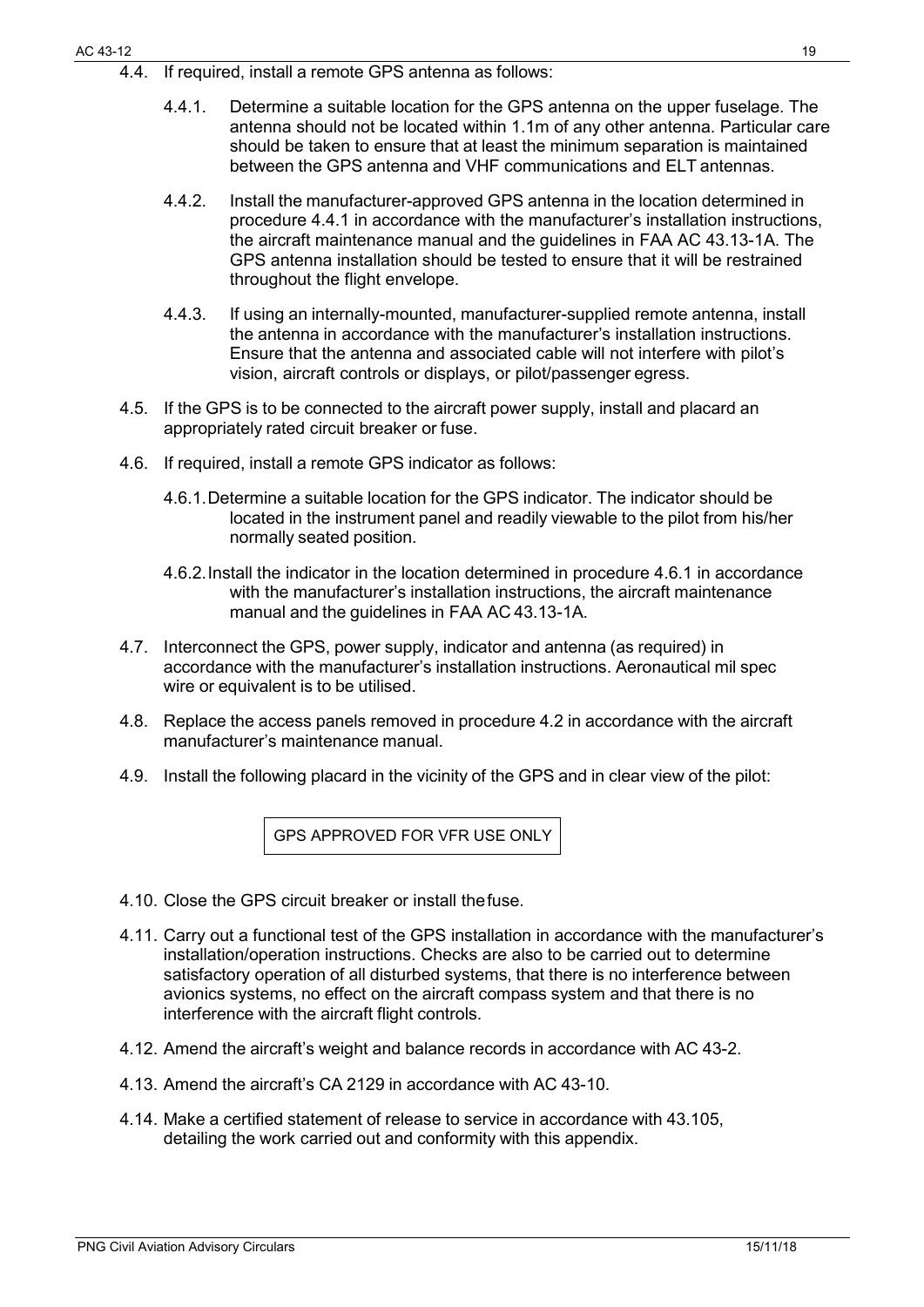# <span id="page-20-0"></span>**Appendix 5 – Installation of Audio Panel and Intercoms**

### **1. Description**

1.1. Installation of audio panel andintercom systems.

### **2. Applicability**

2.1. All unpressurised aircraft less than 5700kg and 10 passenger seats where the modification is not classified as a major modification.

### **3. General**

- 3.1. This appendix covers the procedures to be carried out when installing audio panel and intercom equipment.
- 3.2. Consideration must be taken into account on whether the aircraft is to be operated under IFR or VFR and the approval level of the equipment to be installed (refer AC43.10).
	- 3.2.1. For aircraft operating under IFR, the audio panel and intercom should be approved to Level 1. A Level 2 or 3 intercom may be used if the audio system can be configured to connect the pilot's mic and tels directly to the Level 1 audio panel or the VHF. This could be accomplished by the provision of emergencyjacks.
	- 3.2.2. For aircraft operating under VFR, the audio panel and intercom should be approved to Level 1 or 2. A Level 3 intercom may be used if the audio system can be configured to connect the pilot's mic and tels directly to the Level 1 or 2 audio panel or the VHF. This could be accomplished by the provision of emergencyjacks.

- 4.1. Ensure the aircraft is safe for servicing.
- 4.2. Open the circuit breakers and/or remove the fuses for any equipment which is to be interfaced with the audio panel and/or intercom to be installed.
- 4.3. Remove access panels etc as required in accordance with the aircraft manufacturer's maintenance manual.
- 4.4. Determine a suitable location(s) for the audio panel, intercom and headset/mic jacks (as required) to be installed. Consideration should be given to:
	- 4.4.1. accessibility and visibility of the equipment to the pilot;
	- 4.4.2. required operating environment for the equipment;
	- 4.4.3. required structural mountingprovisions;
	- 4.4.4. no possibility of headstrike on the installed equipment for crew or passengers; and
	- 4.4.5. no restriction during emergencyegress.
- 4.5. Install the equipment in the location(s) determined in procedure 4.4. The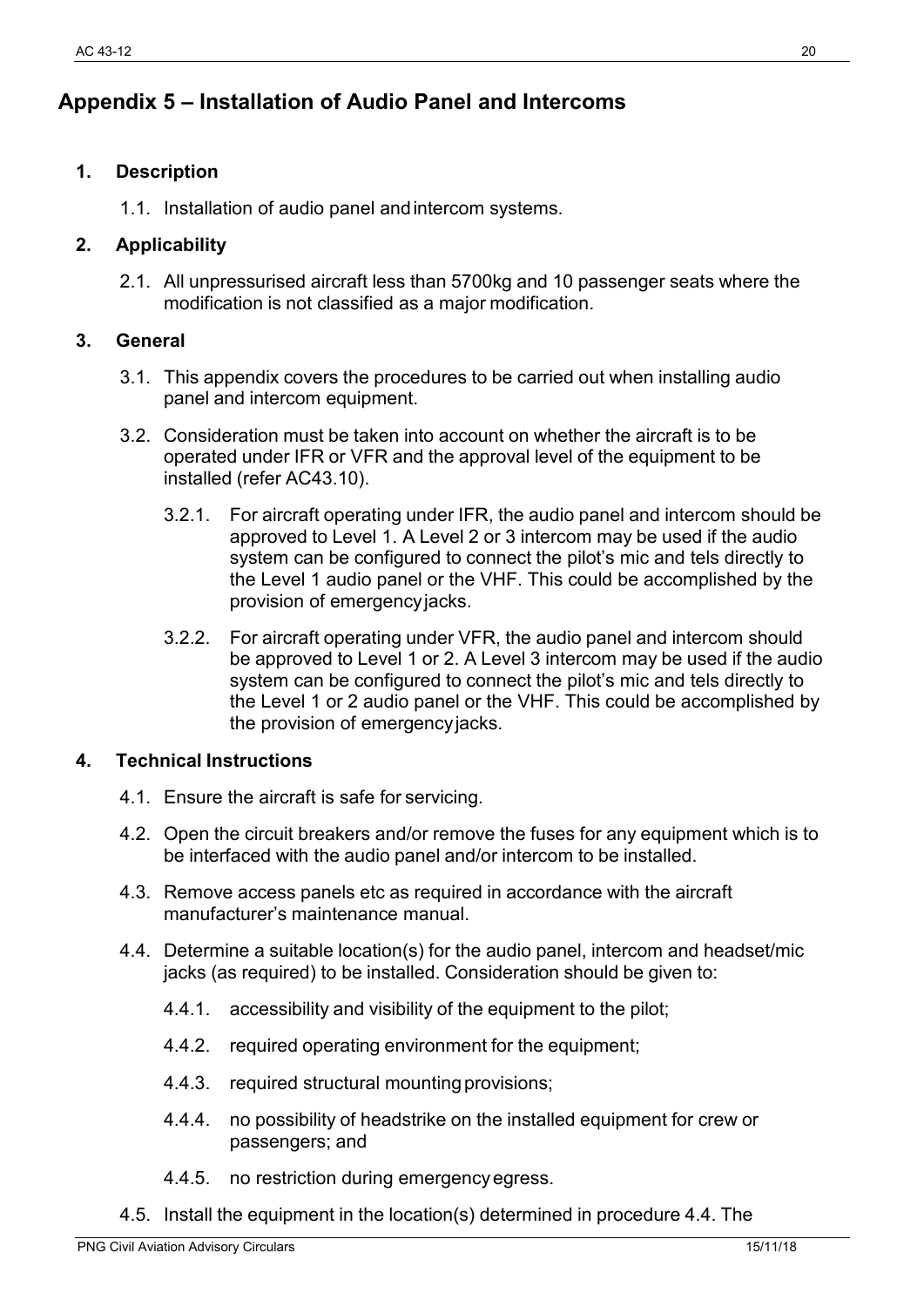installation is to be carried out in accordance with the manufacturer's installation instructions, the aircraft maintenance manual and the guidelines in FAA AC 43.13-1A. The installation should be tested to ensure that it will be restrained throughout the flight envelope.

- 4.6. Interconnect the audio system, intercom and associated transmitters/receivers (as required) in accordance with the relevant manufacturer's installation instructions. Aeronautical mil spec wire or equivalent is to be utilised.
- 4.7. Replace the access panels removed in procedure 4.3 in accordance with the aircraft manufacturer's maintenance manual.
- 4.8. Close the audio panel/intercom circuit breaker or install the fuse.
- 4.9. Close the circuit breakers and/or install the fuses opened/removed in procedure 4.2.
- 4.10.Post installation ground and, if required, flight tests are to be carried out in accordance with the manufacturer's installation/operations manual to determine satisfactory operation of the installed equipment. Checks are also to be carried out to determine satisfactory operation of all disturbed systems, that there is no interference between avionics systems, no effect on the aircraft compass system and no interference with the aircraft flight controls. A check is also to be carried out to determine satisfactory fail-safe operation of the VHF in the event of an audio panel or intercom failure.
- 4.11.Amend the aircraft's weight and balance records in accordance with AC 43-2.
- 4.12.Amend the aircraft's CA 2129 in accordance with AC 43-10.
- 4.13.Make a certified statement of release to service in accordance with 43.105, detailing the work carried out and conformity with this appendix.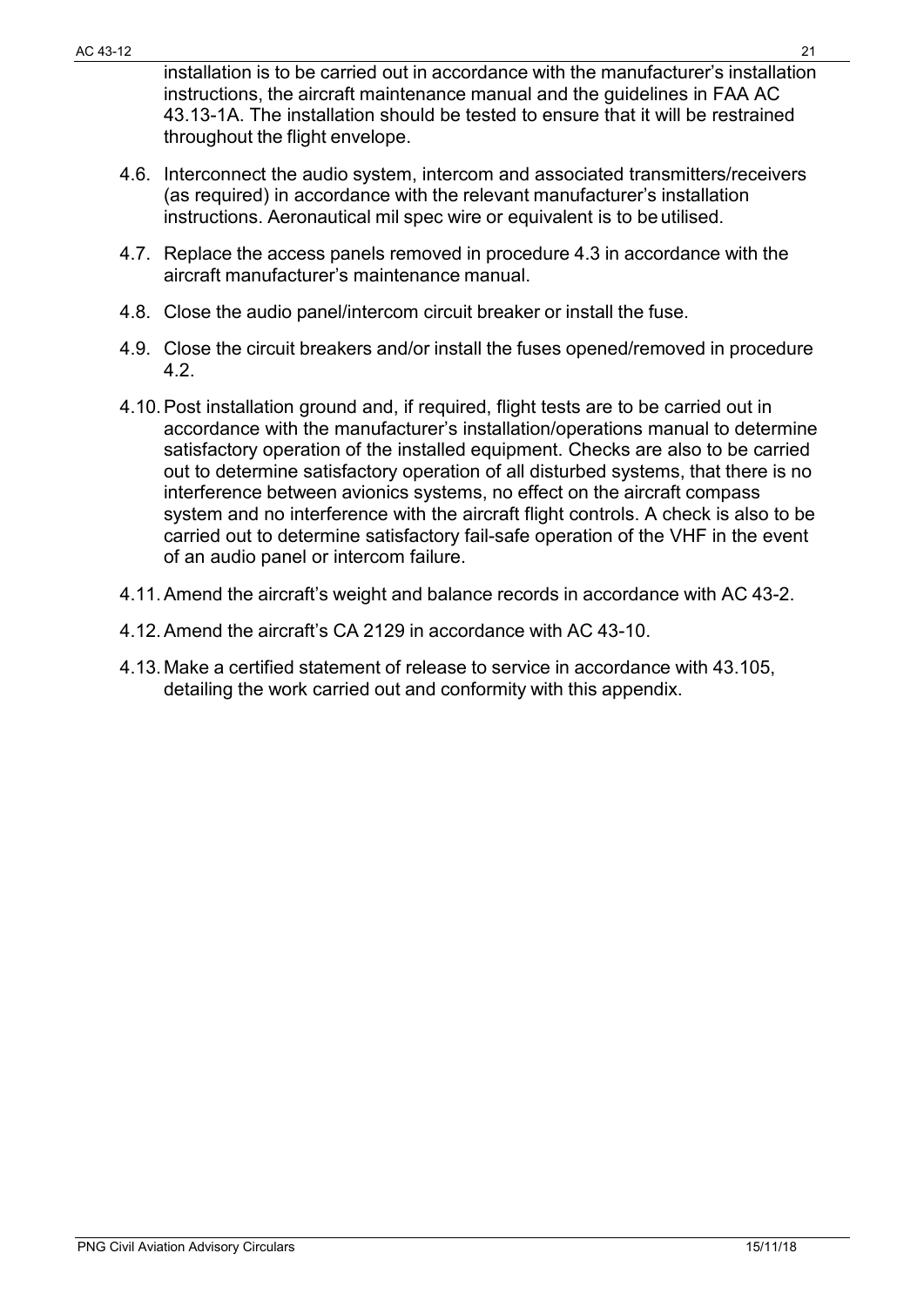# <span id="page-22-0"></span>**Appendix 6 – Installation of VHF Radio Communications**

#### **1. Description**

1.1.Installation of an aeronautical VHF transceiver.

#### **2. Applicability**

2.1.All unpressurised aircraft less than 5700kg and 10 passenger seats where the modification is not classified as a major modification.

#### **3. General**

- 3.1.This appendix provides installation instructions for aeronautical VHF transceivers. The transceivers must meet the appropriate approval level for the intended type of operation as required by Part 91 Appendix A.9(a).
- 3.2.For IFR operations the VHF must be approved to Level 1 and for VFR operations approved to either Level 1 or 2. Approval levels for commonly used equipment are detailed in AC43-10.

- 4.1.Ensure the aircraft is safe for servicing.
- 4.2.Remove access panels etc as required in accordance with the aircraft manufacturer's maintenance manual.
- 4.3.Install the VHF as follows:
	- 4.3.1. Determine a suitable location for the VHF. The VHF should be located in a position which is viewable and accessible to the pilot from his/her normally seated position. The installed VHF should not:
		- 4.3.1.1. restrict access to or view of any control, display or indicator;
		- 4.3.1.2. restrict movement of the flight controls;
		- 4.3.1.3. interfere with the pilot's vision along the flight path; or
		- 4.3.1.4. restrict pilot/passenger egress.
	- 4.3.2. Install the VHF at the location determined in procedure 4.3.1. The installation is to be carried out in accordance with the manufacturer's installation instructions, the aircraft maintenance manual and the guidelines in FAA AC43.13-1B. The installation should conform to the following requirements:
		- 4.3.2.1. Manufacturer-supplied or standard parts should be used.
		- 4.3.2.2. The VHF mounting should be tested to ensure that the VHF and rack will be restrained throughout the flightenvelope.
		- 4.3.2.3. Where a modification is required to the aircraft structure to show compliance with procedure 4.3.2.2, the modification is to be carried out in accordance with the aircraft maintenance manual and the guidelines in FAA AC43.13-1B.
- 4.4.If required, install an antenna as follows:
	- 4.4.1. Determine a suitable location for the VHF antenna. Antennas should be installed in CAP 457 or aircraft manufacturer approved locations. The antenna is not to be installed within 0.9m of any other antenna. If an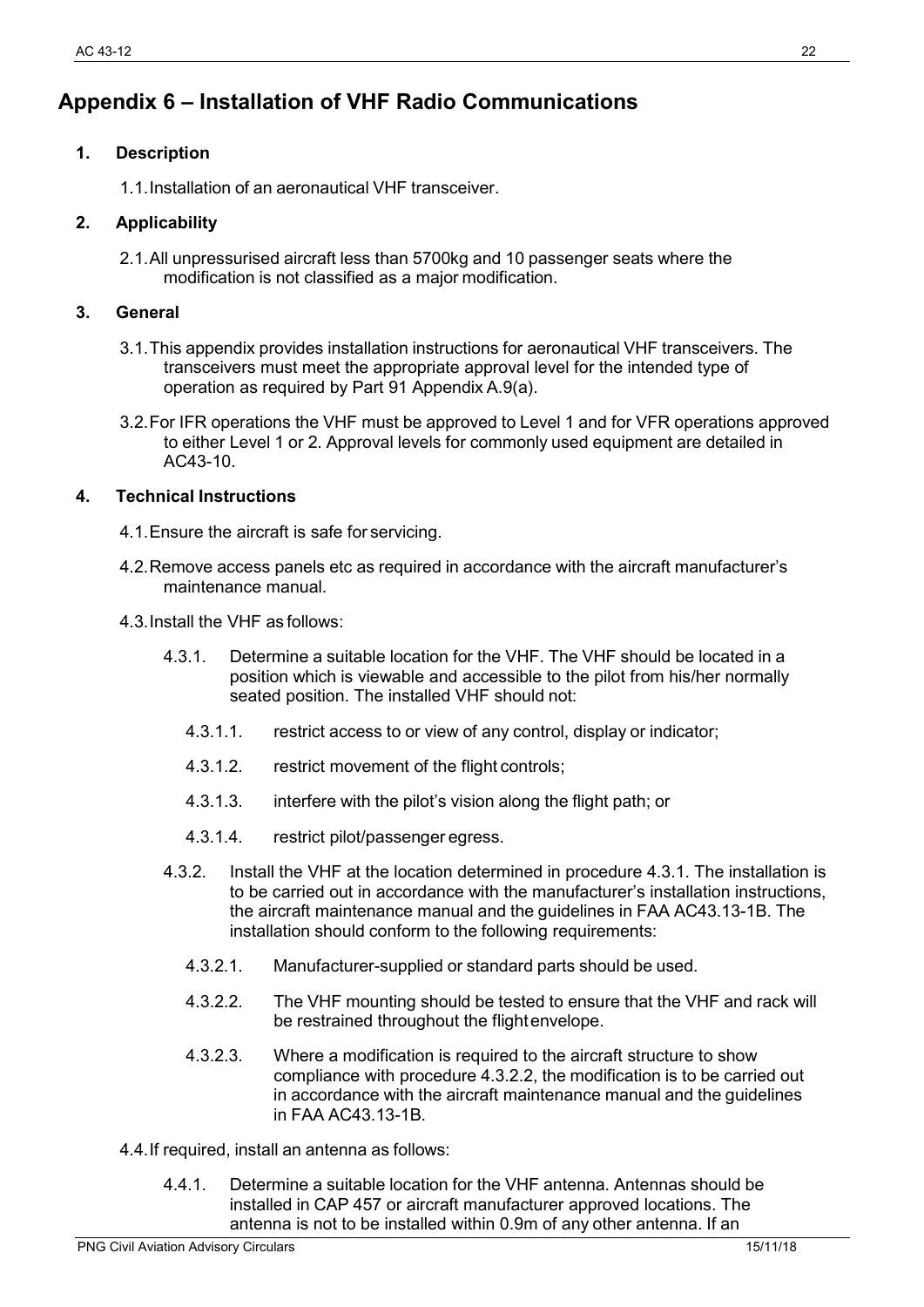antenna is to be installed in other than an approved location, postinstallation ground and flight tests are to be carried out to determine the suitability of the antenna location.

- 4.4.2. Install the manufacturer-approved VHF antenna in the location determined in procedure 4.4.1 in accordance with the manufacturer's installation instructions, the aircraft maintenance manual and the guidelines in FAA AC 43.13-1A and – 2A, Chapter 3, Paragraphs 37 and 38. The VHF antenna installation should be tested to ensure that it will be restrained throughout the flight envelope.
- 4.5. Install and placard an appropriately rated circuit breaker or fuse.
- 4.6. Interconnect the VHF, power supply, audio panel and intercom (as required) in accordance with the manufacturer's installation instructions. Aeronautical mil spec wire or equivalent is to be utilised.
- 4.7. Replace the access panels removed in procedure 4.2 in accordance with the aircraft manufacturer's maintenance manual.
- 4.8. Close the VHF circuit breaker or install thefuse.
- 4.9. For aircraft approved for IFR operations, carry out an electrical load analysis to determine that the electrical load is within the maximum continuous operating rating of the power generating system.
- 4.10. Carry out a functional test of the VHF installation in accordance with the manufacturer's installation/operation instructions and Part 43 Appendix B. Checks are also to be carried out to determine satisfactory operation of all disturbed systems, that there is no interference between avionics systems, no effect on the aircraft compass system and that there is no interference with the aircraft flight controls. For aircraft approved for night operations, ensure that the equipment lighting is satisfactory and that there are no unwanted reflections present.
- 4.11. Amend the aircraft's weight and balance records in accordance with AC 43-2.
- 4.12. Amend the aircraft's CA 2129 in accordance with AC 43-10.
- 4.13. Make a certified statement of release to service in accordance with 43.105, detailing the work carried out and conformity with this appendix.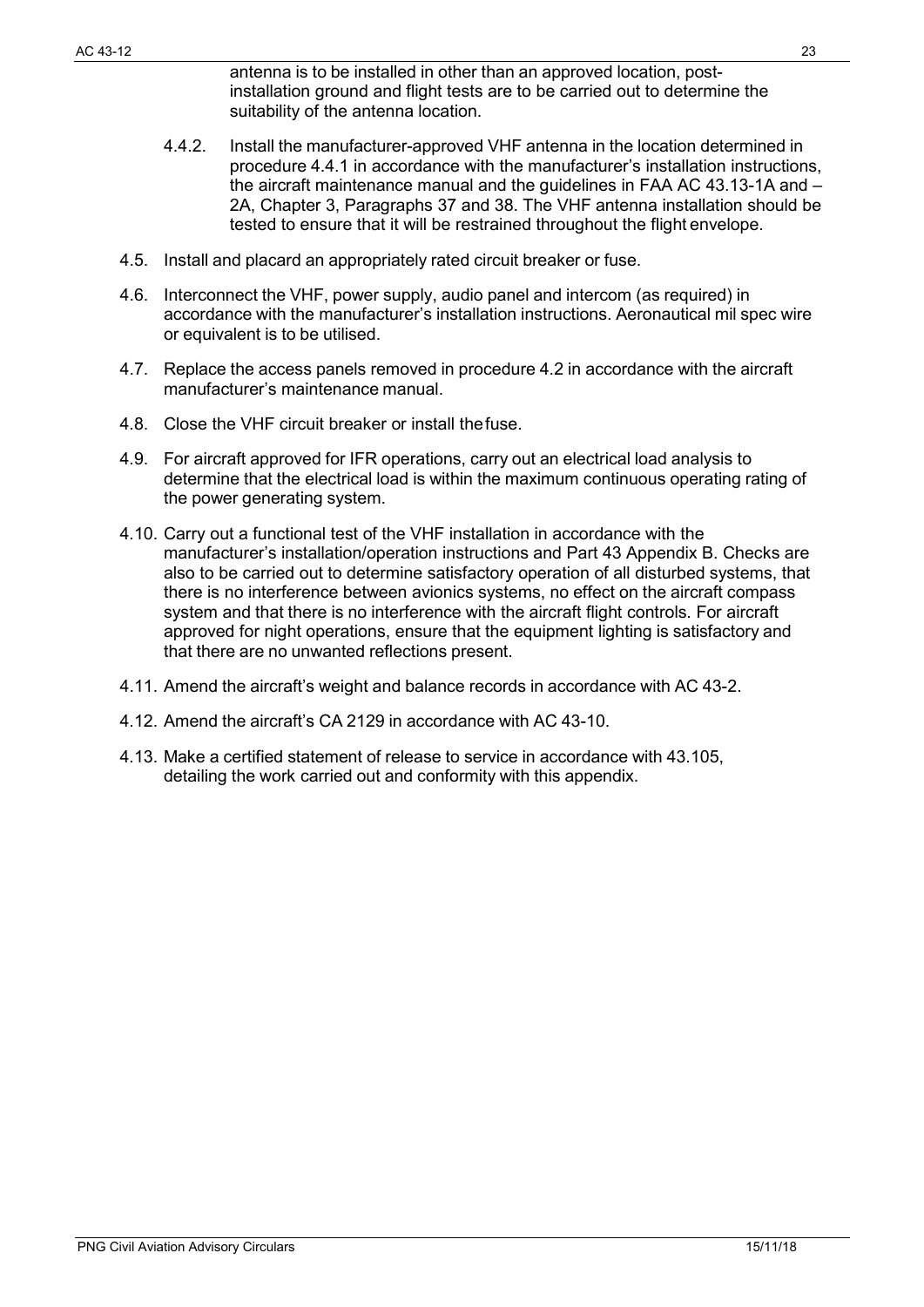# <span id="page-24-0"></span>**Appendix 7 – Installation of VHF Radio Navigation Receivers and Distance Measuring Equipment**

#### **1. Description**

1.1. Installation of an aeronautical VHF navigation receiver, indicator and Distance Measuring Equipment (DME).

#### **2. Applicability**

2.1. All unpressurised aircraft less than 5700kg and 10 passenger seats where the modification is not classified as a major modification.

#### **3. General**

- 3.1. This appendix provides installation instructions for aeronautical VHF navigation receivers, an associated indicator and DME systems. The receiver, indicator and DME must meet the appropriate approval level for the intended type of operation as required by Part 91 Appendix A.9(a).
- 3.2. For IFR operations the equipment must be approved to Level 1. Approval levels for commonly used equipment are detailed inAC43-10.

- 4.1. Ensure the aircraft is safe for servicing.
- 4.2. Remove access panels etc as required in accordance with the aircraft manufacturer's maintenance manual.
- 4.3. Install the navigation receiver or DME as follows:
	- 4.3.1. Determine suitable locations for the receiver, DME and indicator. The receiver and DME should be located in a position which is viewable and accessible to the pilot from his/her normally seated position. If required for approach navigation, the indicator should be located in the pilot's primary field-of-view so that the indicator is viewable by the pilot when looking along the aircraft's flight path. The installed receiver, DME and indicator should not:
		- 4.3.1.1. restrict access to or view of any control, display or indicator;
		- 4.3.1.2. restrict movement of the flight controls;
		- 4.3.1.3. interfere with the pilot's vision along the flight path; or
		- 4.3.1.4. restrict pilot/passenger egress.
	- 4.3.2. Install the receiver, DME and indicator at the locations determined in procedure 4.3.1. The installations are to be carried out in accordance with the manufacturer's installation instructions, the aircraft maintenance manual and the guidelines in FAA AC43.13-1B. The installations should conform to the following requirements:
		- 4.3.2.1. Manufacturer-supplied or standard parts should be used.
		- 4.3.2.2. The equipment mounting should be tested to ensure that the receiver, indicator and associated rack(s) will be restrained throughout the flight envelope.
		- 4.3.2.3. Where a modification is required to the aircraft structure to show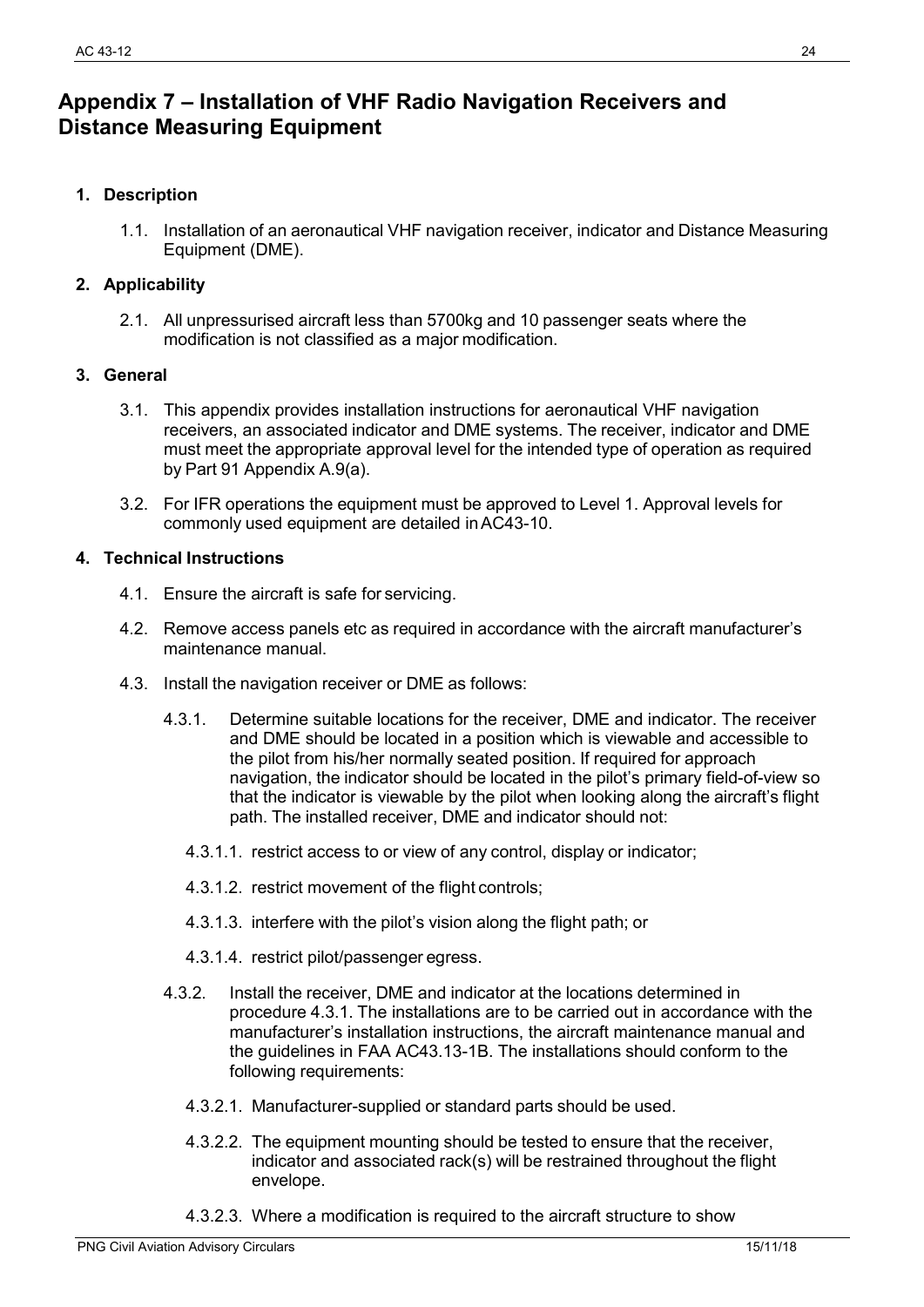- 4.4. If required, installan antenna as follows:
	- 4.4.1. Determine a suitable location for the antenna. Antennas should be installed in CAP 457 or aircraft manufacturer approved locations. The antenna is not to be installed within 0.9m of any other antenna. If an antenna is to be installed in other than an approved location, post- installation ground and flight tests are to be carried out to determine the suitability of the antenna location.
	- 4.4.2. Install the manufacturer-approved antenna in the location determined in procedure 4.4.1 in accordance with the manufacturer's installation instructions, the aircraft maintenance manual and the guidelines in FAA AC 43.13-1A and – 2A, Chapter 3. The antenna installation should be tested to ensure that it will be restrained throughout the flight envelope.
- 4.5. Install and placard an appropriately rated circuit breaker or fuse.
- 4.6. Interconnect the navigation receiver, DME, power supply, navigation indicator and audio panel (as required) in accordance with the manufacturer's installation instructions. Aeronautical mil spec wire or equivalent is to be utilised.
- 4.7. Replace the access panels removed in procedure 4.2 in accordance with the aircraft manufacturer's maintenance manual.
- 4.8. Close the receiver circuit breaker or install the fuse.
- 4.9. For aircraft approved for IFR operations, carry out an electrical load analysis to determine that the electrical load is within the maximum continuous operating rating of the power generating system.
- 4.10. Carry out a functional test of the navigation receiver installation in accordance with the manufacturer's installation/operation instructions and Part 43 Appendix B. Checks are also to be carried out to determine satisfactory operation of all disturbed systems, that there is no interference between avionics systems, no effect on the aircraft compass system and that there is no interference with the aircraft flight controls. For aircraft approved for night operations, ensure that the equipment lighting is satisfactory and that there are no unwanted reflections present.
- 4.11. Amend the aircraft's weight and balance records in accordance with AC 43-2.
- 4.12. Amend the aircraft's CA 2129 in accordance with AC 43-10.
- 4.13. Make a certified statement of release to service in accordance with 43.105, detailing the work carried out and conformity with this appendix.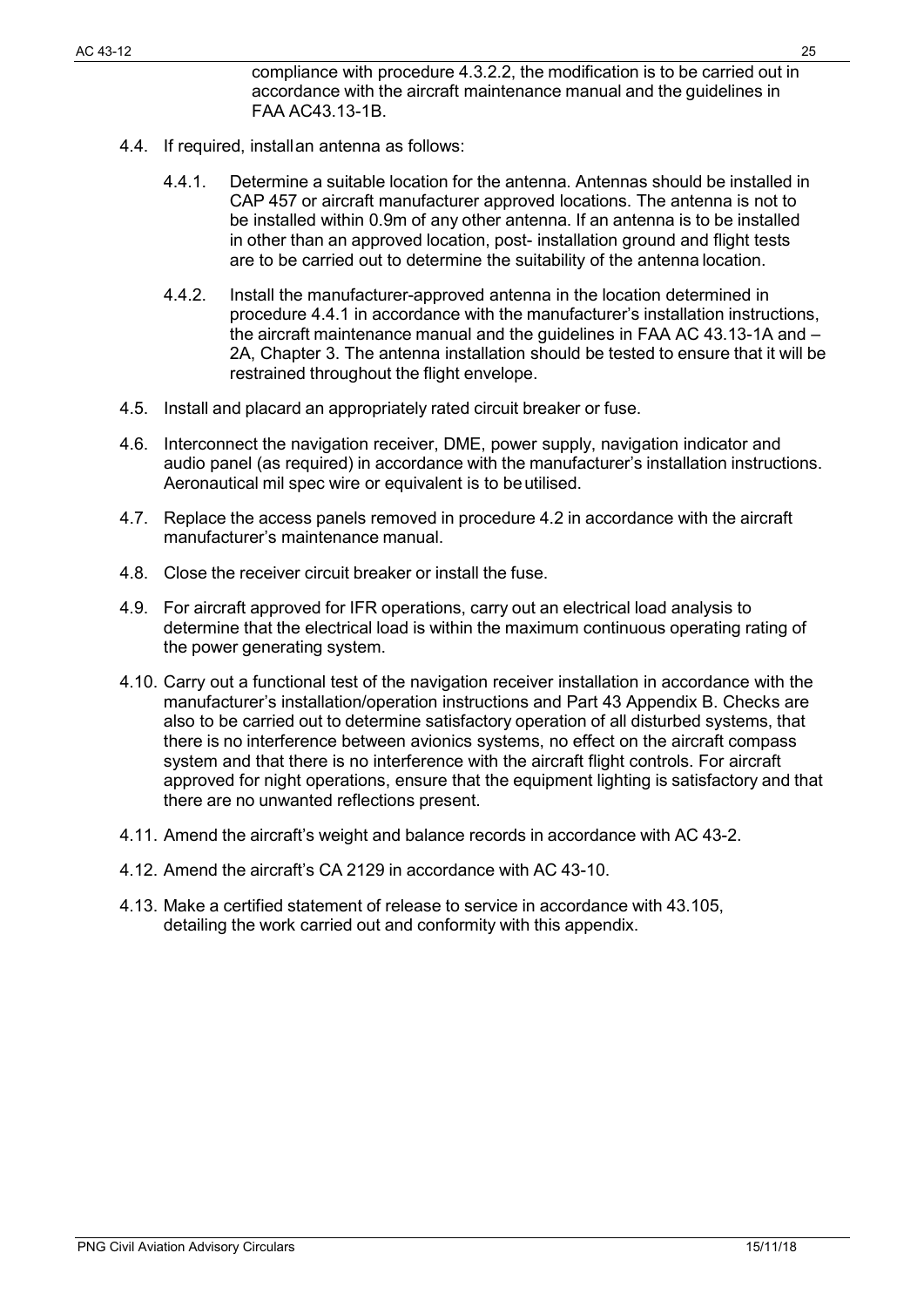# <span id="page-26-0"></span>**Appendix 8 – Installation of Voltage Converters**

#### **1. Description**

1.1.Installation of voltageconverters.

#### **2. Applicability**

2.1.All unpressurised aircraft less than 5700kg and 10 passenger seats where the modification is not classified as a major modification.

#### **3. General**

- 3.1.This appendix covers the procedures to be carried out when installing voltage converters.
- 3.2.The procedure is only applicable for installations which can be installed on a 'no hazard, no interference' basis. If comprehensive testing or analysis is required, the modification documentation is to be submitted for approval, using a CA 337, to either the CASA or a design organisation certificated under Part 146.
- 3.3.When using this procedure, the following points should be observed:
	- 3.3.1. The equipment is to be suitable for use in aircraft. Examples of items to be considered are:
	- 3.3.1.1. the operating environment;
	- 3.3.1.2. structural integrity of the equipment throughout the flight envelope;
	- 3.3.1.3. flammability requirements.
	- 3.3.2. The equipment should be suitable for the intended purpose. The equipment must also be compatible with other systems on the aircraft. If the equipment interfaces with other systems, eg power supplies, audio panel, intercom units etc, it must not affect the operation of the other systems.
	- 3.3.3. The equipment must not present a hazard either by its:
		- 3.3.3.1. construction;
		- 3.3.3.2. installation;
		- 3.3.3.3. interface; or
		- 3.3.3.4. operation.
	- 3.3.4. If being used to provide power for required IFR equipment (e.g. VHF communication or navigation equipment) then the voltage converter must be Level 1 approved e.g. FAA TSO approved.

- 4.1.Ensure the aircraft is safe for servicing.
- 4.2.Remove access panels etc as required in accordance with the aircraft manufacturer's maintenance manual.
- 4.3.Determine a suitable location for the voltage converter. Consideration should be given to :
	- 4.3.1. required operating environment for the equipment;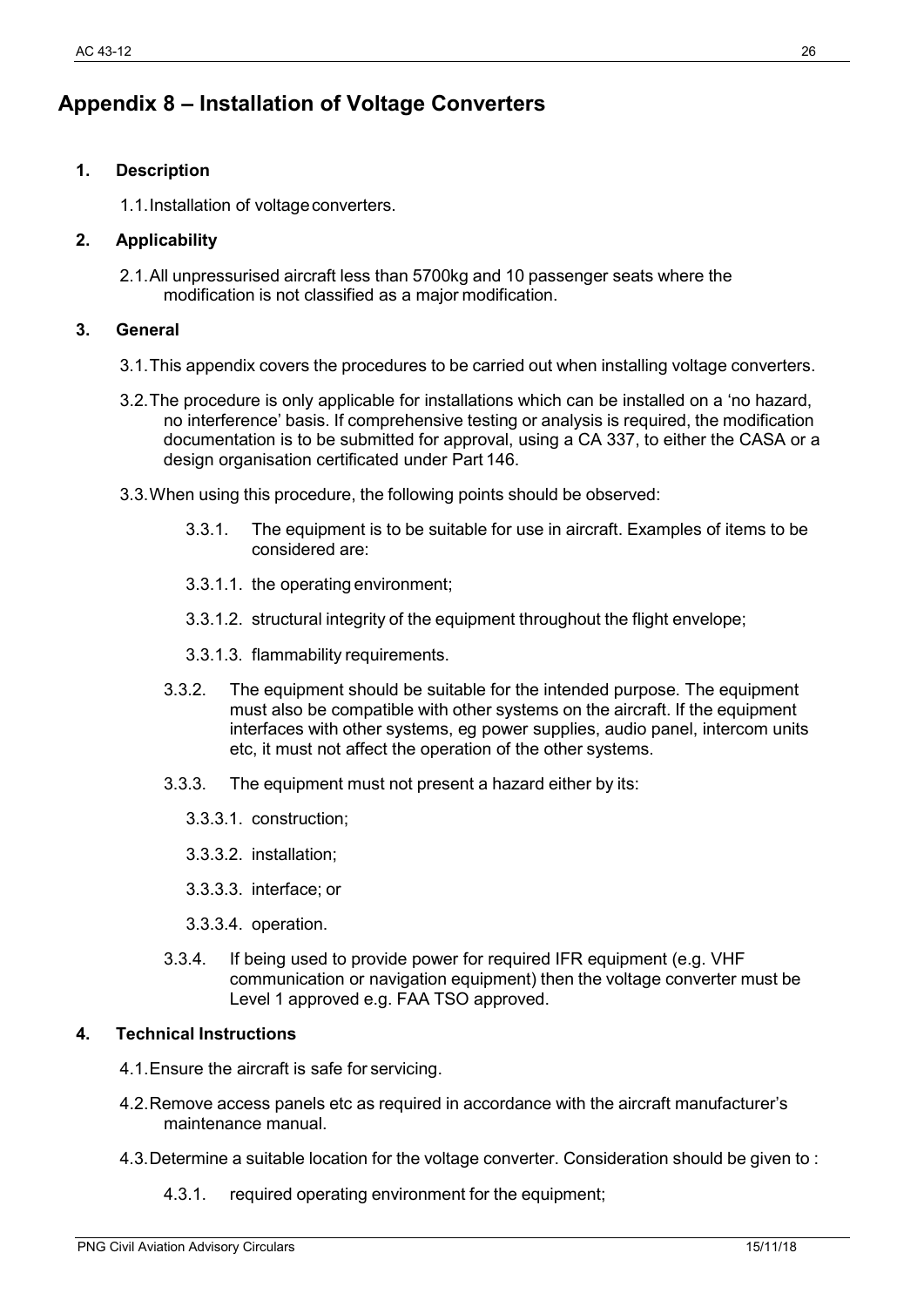#### AC 43-12 27

- 4.3.2. any cooling requirements for the voltage converter; and
- 4.3.3. required structural mounting provisions.
- 4.4.Install the equipment in the location determined in procedure 4.3. The installation is to be carried out in accordance with the manufacturer's installation instructions, the aircraft maintenance manual and the guidelines in FAA AC 43.13-1A. The installation should be tested to ensure that it will be restrained throughout the flight envelope.
- 4.5.Electrically connect the voltage converter in accordance with the manufacturer's installation instructions and the aircraft maintenance manual. The voltage converter is to be powered via an appropriately rated, placarded circuit protective device. Aeronautical mil spec wire or equivalent is to be utilised.
- 4.6.Replace any access panels removed in procedure 4.2.
- 4.7.Post installation ground and, if required, flight tests are to be carried out to determine satisfactory operation of the installed equipment. Checks are also to be carried out to determine satisfactory operation of all disturbed systems, that there is no interference between avionics systems, no effect on the aircraft compass system and no interference with the aircraft flight controls.
- 4.8.Amend the aircraft's weight and balance records in accordance with AC 43-2.
- 4.9.Amend the aircraft's CA 2129 in accordance with AC 43-10.
- 4.10. Make a certified statement of release to service in accordance with 43.105, detailing the work carried out and conformity with this appendix.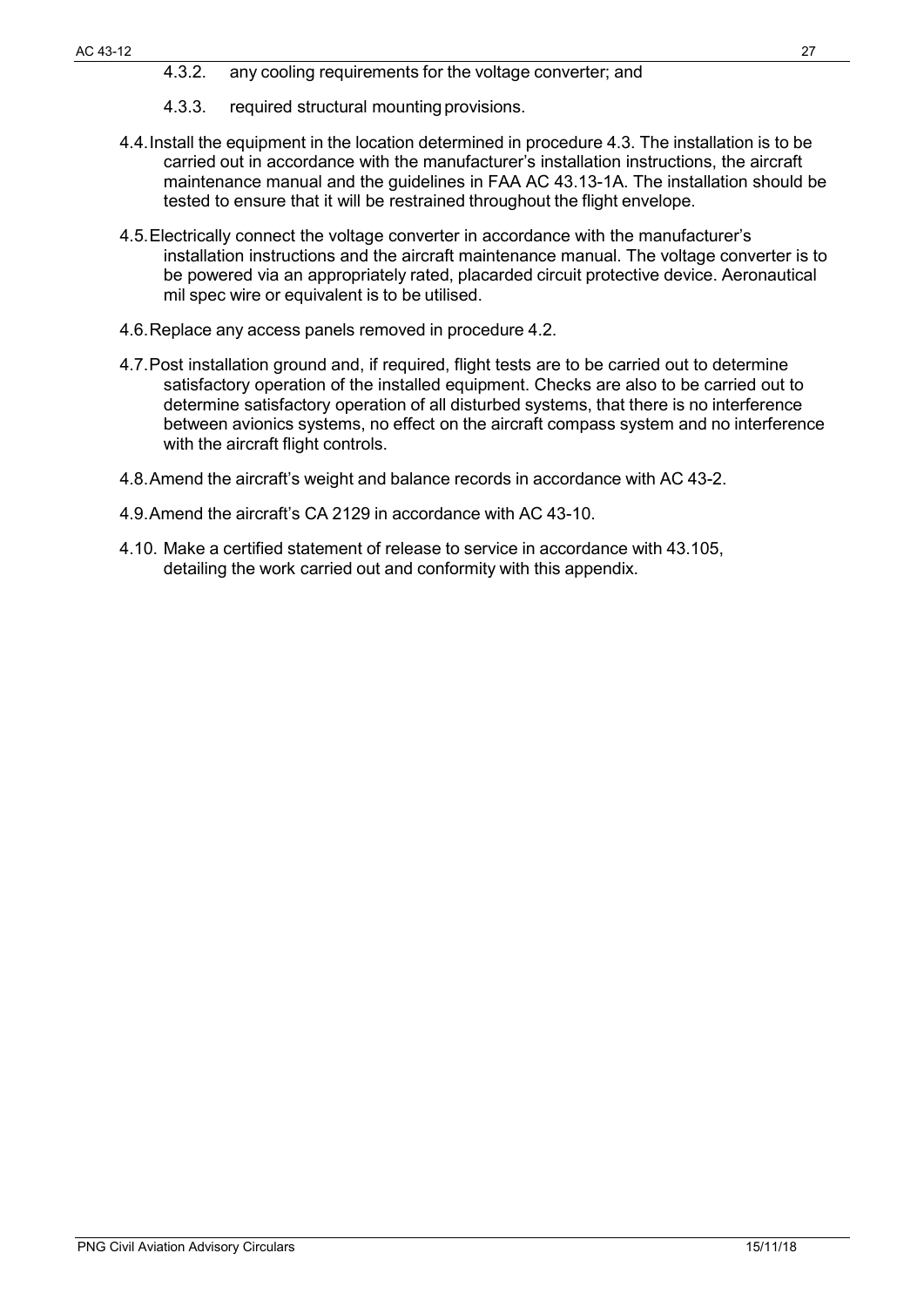# <span id="page-28-0"></span>**Appendix 9 – Installation of 'Non-Aeronautical' Avionics Equipment**

#### **1. Description**

1.1. Installation of 'non-aeronautical' avionics equipment.

#### **2. Applicability**

2.1. All unpressurised aircraft less than 5700kg and 10 passenger seats where the modification is not classified as a major modification.

#### **3. General**

- 3.1. This appendix covers the procedures to be carried out when installing 'nonaeronautical' avionics equipment. Examples of non-aeronautical avionics equipment covered by this appendix are:
	- 3.1.1.Cellular telephones;
	- 3.1.2.Audio entertainment systems; and
	- 3.1.3.FM transceivers.
- 3.2. The procedure is only applicable for installations which can be installed on a 'no hazard, no interference' basis. If extensive testing or analysis is required, the modification documentation is to be submitted for approval, using a CA 337, to either the CASA or a design organisation certificated under Part 146.
- 3.3. When using this procedure, the following points should be observed:
	- 3.3.1. The equipment is to be suitable for use in aircraft. Examples of aspects to be considered when determining this are:
		- 3.3.1.1. the operating environment;
		- 3.3.1.2. structural integrity of the equipment throughout the flight envelope;
		- 3.3.1.3. ability of the antenna installation to withstand aerodynamic loads; and
		- 3.3.1.4. flammability requirements.
	- 3.3.2. The equipment should be suitable for the intended purpose. The equipment must have the required functionality and be suitable for operation in aircraft by crew or passengers as applicable. The equipment must also be compatible with other systems on the aircraft. If the equipment interfaces with other systems, eg power supplies, audio panel, intercom units etc, it must not affect the operation of the other systems.
	- 3.3.3. The equipment must not present a hazard either by its:
		- 3.3.3.1. construction;
		- 3.3.3.2. installation;
		- 3.3.3.3. interface; or
		- 3.3.3.4. operation.
	- 3.3.4. Installed cellular telephones are to be:
		- 3.3.4.1. approved for connection to the Telecom cellular network only; and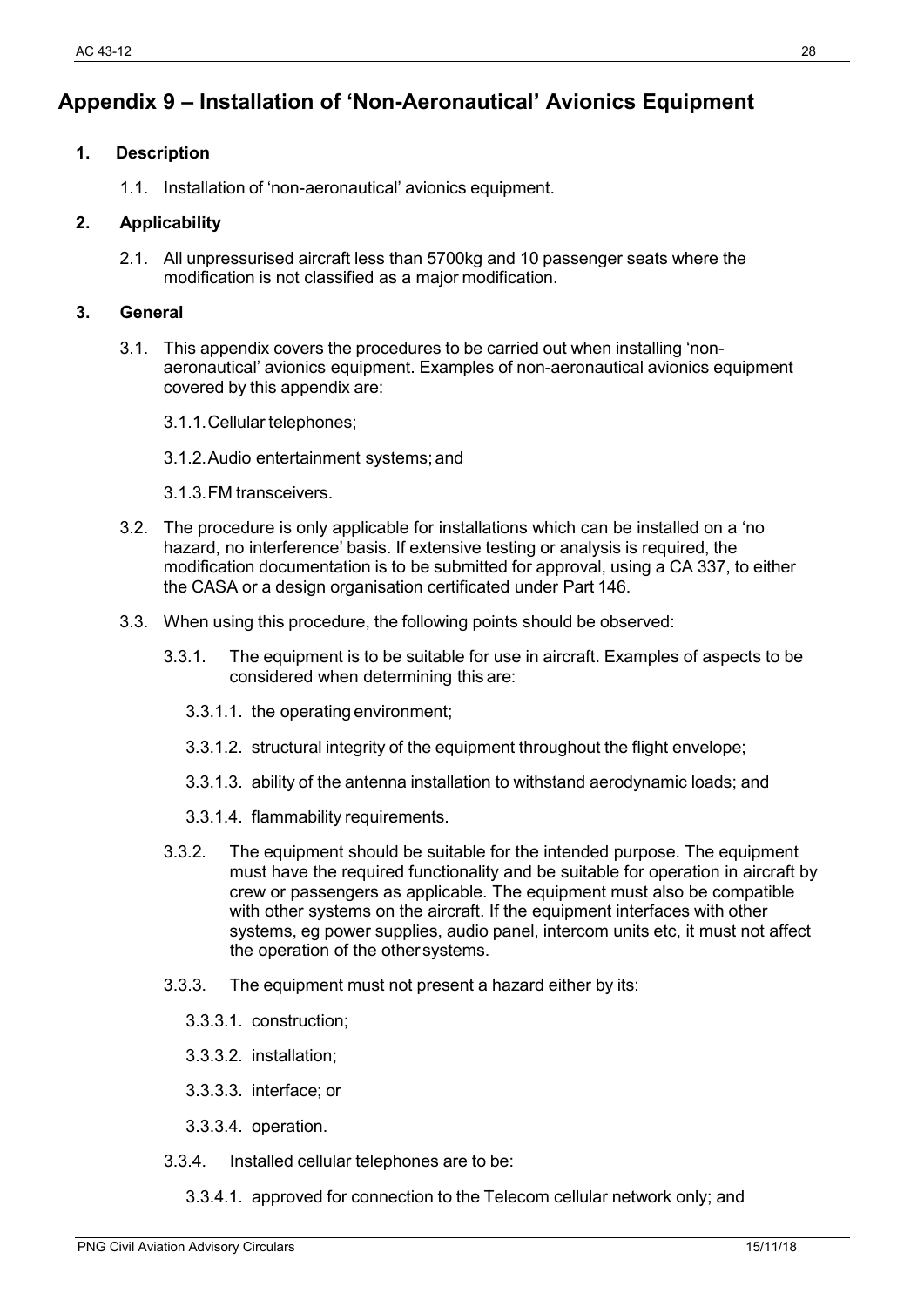- 3.3.5. The installed equipment should be compatibleeg:
	- 3.3.5.1. an antenna being utilised must be suitable for the intended purpose and matched to the transceiver with which it is being used;
	- 3.3.5.2. if installing a radio it must be compatible with the aircraft audio system.

- 4.1. Ensure the aircraft is safe for servicing.
- 4.2. Remove access panels etc as required in accordance with the aircraft manufacturer's maintenance manual.
- 4.3. Determine a suitable location(s) for all equipment to be installed. Consideration should be given to:
	- 4.3.1. accessibility and visibility of the equipment to the pilot;
	- 4.3.2. required operating environment for the equipment:
	- 4.3.3. required structural mounting provisions;
	- 4.3.4. no possibility of headstrike on the installed equipment for crew or passengers; and
	- 4.3.5. no restriction during emergencyegress.
- 4.4. Install the equipment in the location(s) determined in procedure 4.3. The installation is to be carried out in accordance with the manufacturer's installation instructions, the aircraft maintenance manual and the guidelines in FAA AC 43.13-1A. The installation should be tested to ensure that it will be restrained throughout the flight envelope.
- 4.5. Electrically connect the equipment in accordance with the manufacturer's installation instructions and the aircraft maintenance manual. The equipment is to be powered via an appropriately rated, placarded circuit protective device. Aeronautical mil spec wire or equivalent is to be utilised.
- 4.6. Antennas should be installed in CAP 457 or aircraft manufacturer approved locations. If an antenna is to be installed in other than an approved location:
	- 4.6.1. the antenna is not to be installed within 0.9m of another antenna; and
	- 4.6.2. post-installation ground and flight tests are to be carried out to determine the suitability of the antenna location.
- 4.7. Replace any access panels removed in procedure 4.2.
- 4.8. Post installation ground and, if required, flight tests are to be carried out to determine satisfactory operation of the installed equipment. Checks are also to be carried out to determine satisfactory operation of all disturbed systems, that there is no interference between avionics systems, no effect on the aircraft compass system and no interference with the aircraft flight controls.
- 4.9. Amend the aircraft's weight and balance records in accordance with AC 43-2.
- 4.10. Amend the aircraft's CA 2129 in accordance with AC 43-10.
- 4.11. Make a certified statement of release to service in accordance with 43.105, detailing the work carried out and conformity with this appendix.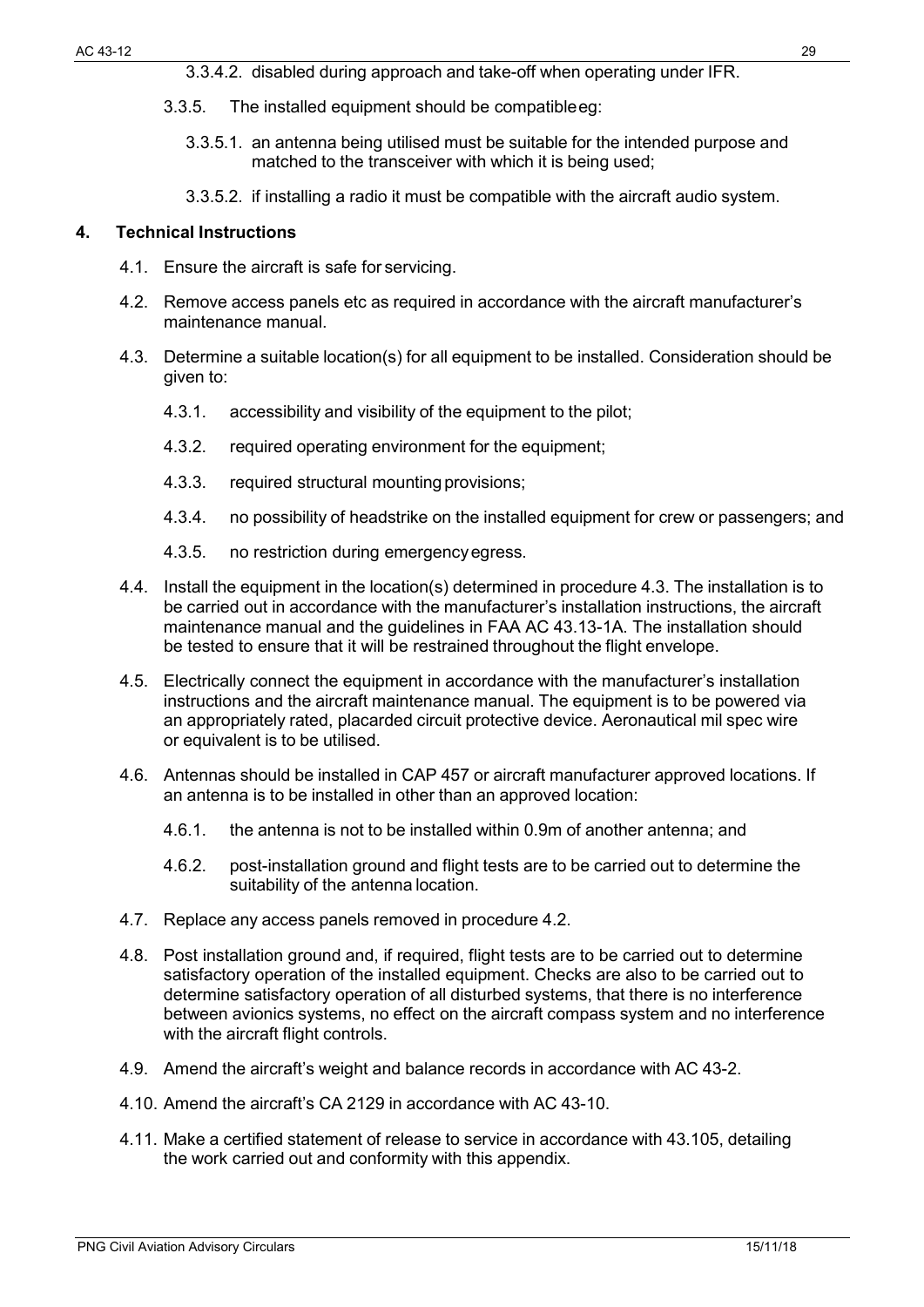## <span id="page-30-0"></span>**Appendix 10 – Installation of 12VDC Electrical Distribution System for Gliders**

#### **1. Description**

1.1. Installation of a 12VDC electrical distribution system in gliders where no electrical system has been provided by the manufacturer.

#### **2. Applicability**

2.1. All gliders without a 12VDC electrical system installed by the glider's manufacturer where the modification is not classified as a major modification.

#### **3. General**

- 3.1. This appendix provides installation instructions for a 12VDC electrical distribution system in a glider and does not provide for the installation of a battery. This appendix assumes that the installed battery is, or batteries are, appropriately rated for the maximum electrical load of the distribution system.
- 3.2. If required, the installation of a battery should be carried out in accordance with a modification approved by either:
	- 3.2.1. the glider manufacturer;
	- 3.2.2. the CASA; or
	- 3.2.3. a design organisation certificated under Part 146.
- 3.3. This modification will result in the installation of the following electrical system components:
	- 3.3.1. **A master switch** located on the instrument panel. When in the OFF position, the switch shall electrically isolate the battery from all other components and instruments,. The switch should be of aeronautical quality and appropriately rated for the maximum electrical load.
	- 3.3.2. **A master circuit breaker**. An electrical load analysis of the instruments and equipment to be powered from the distribution system should be carried out to determine the maximum load. The master circuit breaker should be rated to 1.5 times the maximumload.
	- 3.3.3. **In-line fusing** of both the positive and negative wires, located as close as practical to the battery. The fuse in the positive line of each battery should be double the value of the circuit breaker, and the fuse in the negative line of each battery should be double the value of the fuse in the positive line. This fusing is compliant with DCA/ELECT/8 requirements for composite and wooden airframes.
	- 3.3.4. **A terminal block** to terminate the supply and allow multiple distribution to the equipment requiring power. The terminal block should be suitable for use in aeronautical applications.
	- 3.3.5. **Aeronautical mil spec wire**. Two mil spec wires from a single battery, and three mil spec wires from dual battery sources are to be installed. Wires are to be sized by using the intermittent rating chart in FAA AC43.13-1B, Chapter 11, Page 444.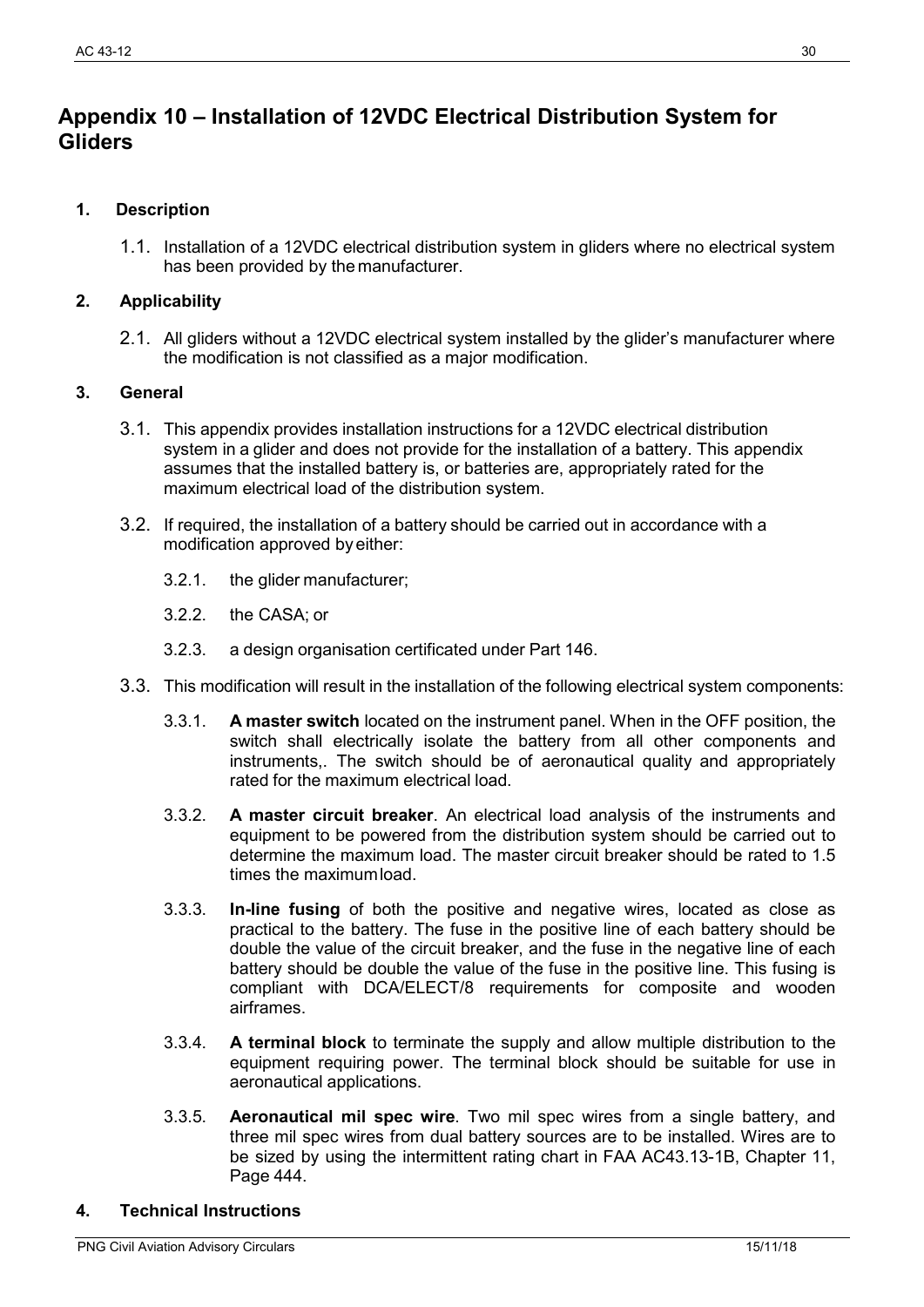- 4.1. Ensure the glider is safe for servicing.
- 4.2. Remove access panels as required in accordance with the glider manufacturer's maintenance manual to afford access for the running of wires and the installation of electrical components.
- 4.3. Determine suitable locations for the master switch, circuit breaker and terminal block:
	- 4.3.1. The master switch is to be located in the instrument panel in a position which is readily accessible and viewable to thepilot.
	- 4.3.2. The master circuit breaker is to be located in a position which is viewable and accessible to the pilot from his or her normally seated position.
	- 4.3.3. The terminal block is to be located in a position forward of the instrument panel where the terminals will not contact the pilot or any structure, components or controls.
- 4.4. Install the master switch, circuit breaker and terminal block in the positions determined in procedure 4.3 in accordance with the relevant manufacturers' instructions and the guidelines in FAA AC43.13- 1B.
- 4.5. Route and connect wiring in accordance with Figure 1:
	- 4.5.1. Aeronautical mil spec wire as specified in procedure 3.3.5 is to be utilised.
	- 4.5.2. Connect the supply lines from the battery via a polarised connector to ensure that the battery, or batteries, cannot be connected in such a way as to apply reverse polarity to the distribution system.
	- 4.5.3. The master circuit breaker and battery fuses should be rated as determined in procedures 3.3.2 and 3.3.3.
	- 4.5.4. Cable routing is to be in accordance with FAA AC43.13-1B, Chapter 11.



- 4.6. Placard the master switch, master circuit breaker, battery fuses and terminal block.
- 4.7. Replace any access panels removed in procedure 4.2.
- 4.8. Post installation ground tests are to be carried out to determine satisfactory operation of the electrical distribution system. Checks are to be carried out to determine the correct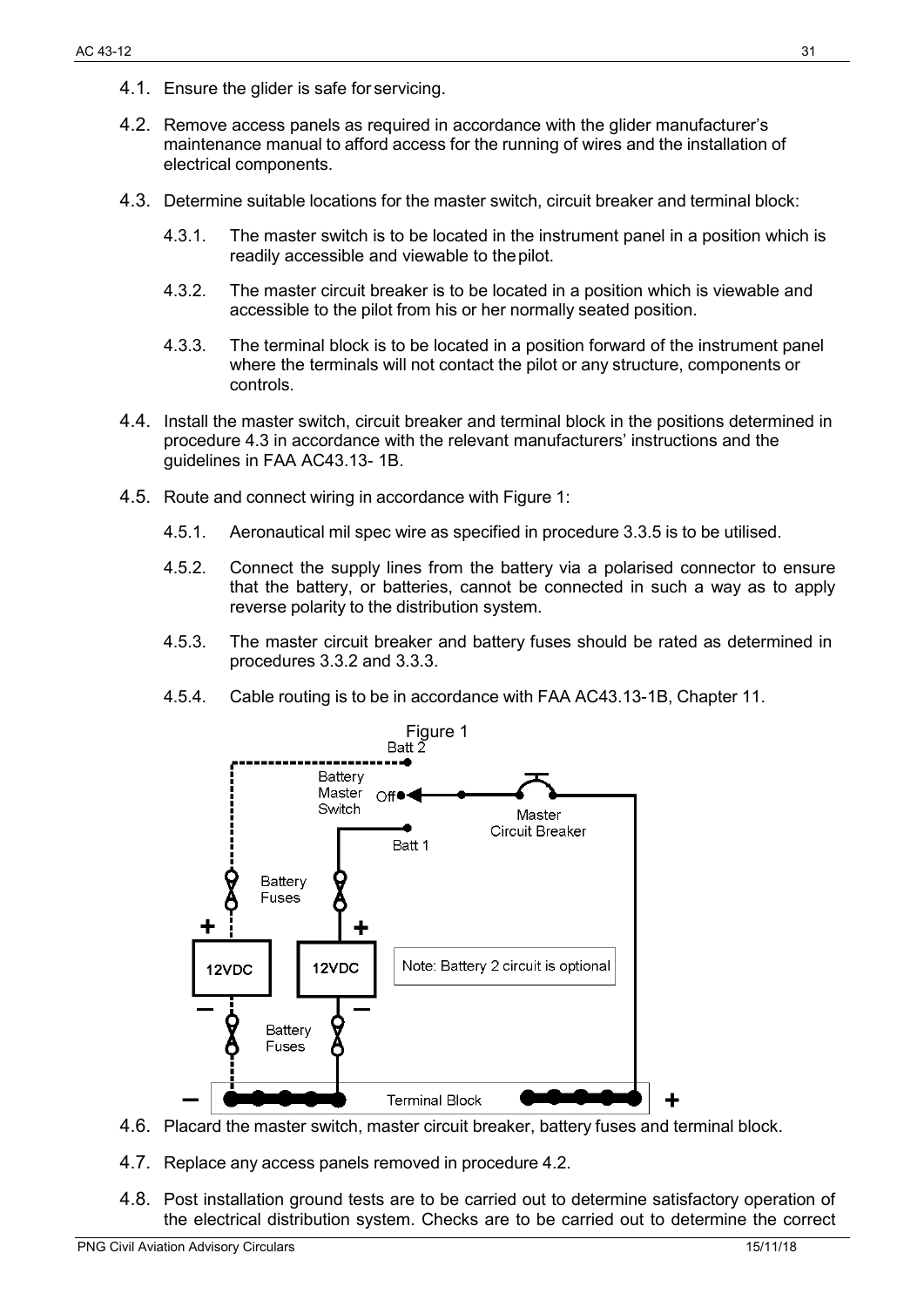polarity voltage of the distribution system and satisfactory operation of the Master Switch. Checks are also to be carried out to determine satisfactory operation of all disturbed systems, that there is no interference between avionics systems, no effect on the glider compass and no interference with the flight controls.

- 4.9. A circuit diagram of the electrical system should be inserted into the maintenance section of the flight manual, with the note that the system is to be maintained in accordance with the current approved maintenance program for theglider.
- 4.10. Make a certified statement of release to service in accordance with 43.105, detailing the work carried out and conformity with this appendix.